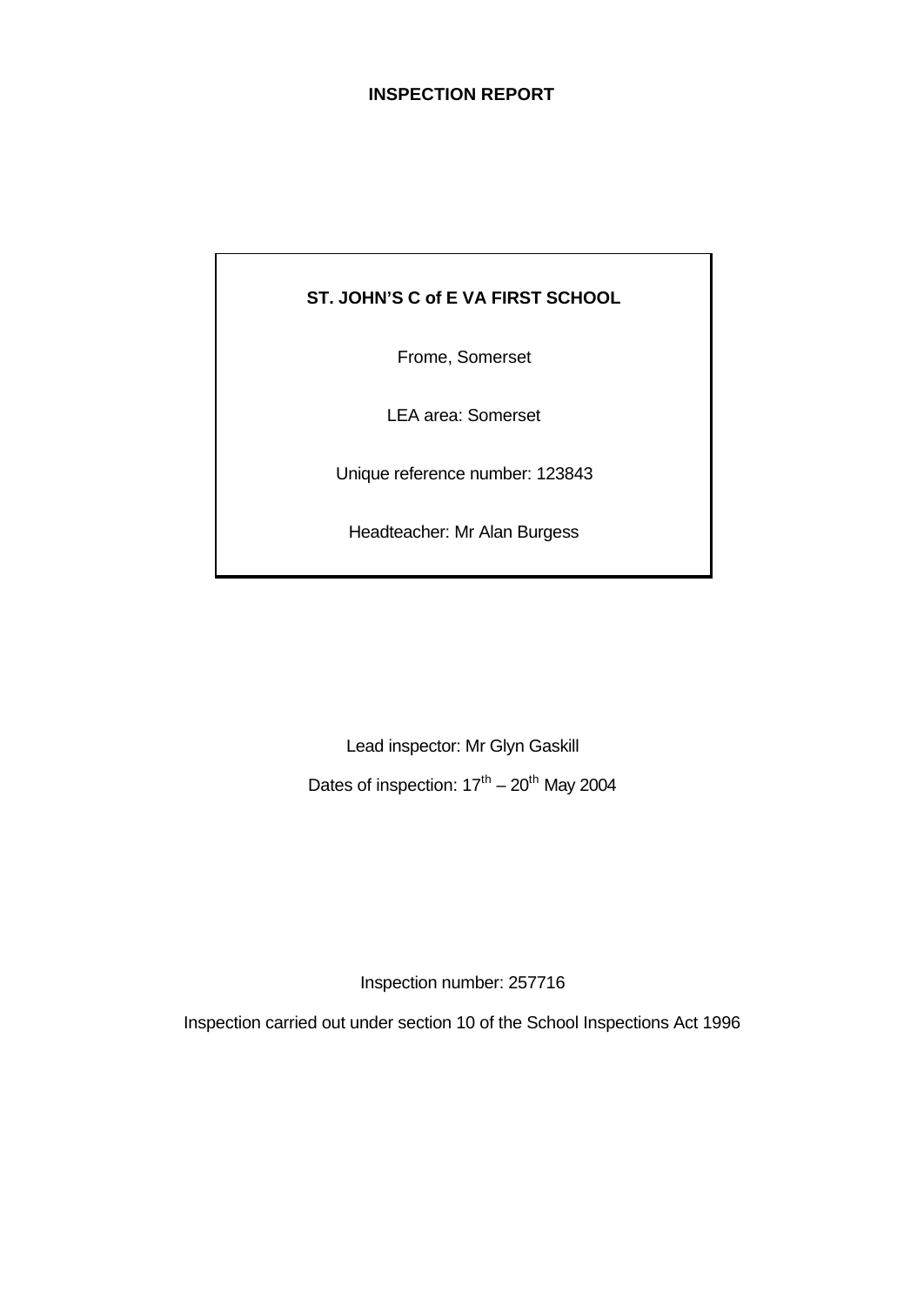© Crown copyright 2004

This report may be reproduced in whole or in part for non-commercial educational purposes, provided that all extracts quoted are reproduced verbatim without adaptation and on condition that the source and date thereof are stated.

Further copies of this report are obtainable from the school. Under the School Inspections Act 1996, the school must provide a copy of this report and/or its summary free of charge to certain categories of people. A charge not exceeding the full cost of reproduction may be made for any other copies supplied.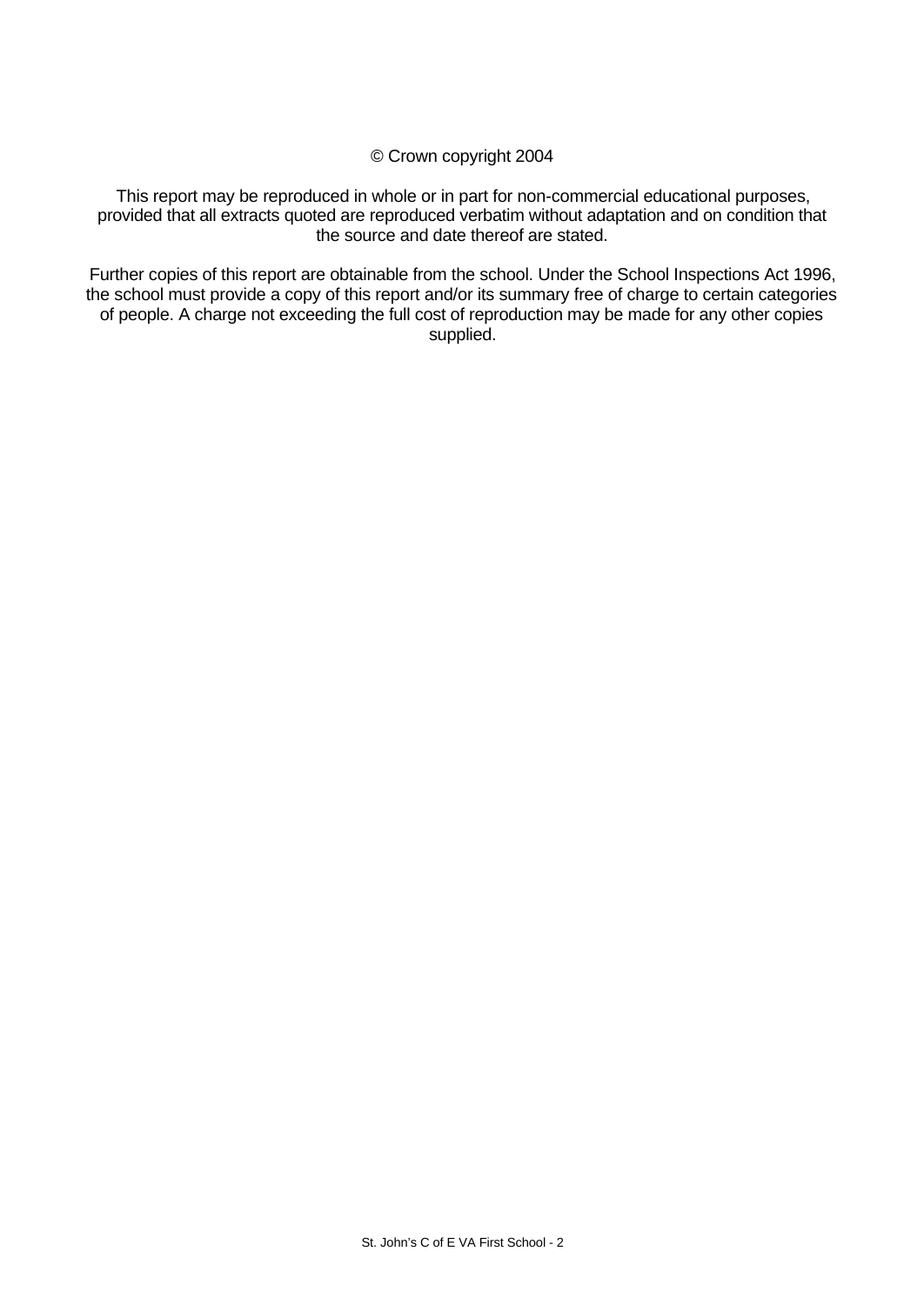## **INFORMATION ABOUT THE SCHOOL**

| Type of school:              | First                            |
|------------------------------|----------------------------------|
| School category:             | Voluntary aided                  |
| Age range of pupils:         | $4 - 9$                          |
| Gender of pupils:            | Mixed                            |
| Number on roll:              | 291                              |
| School address:              | <b>Christchurch Street East,</b> |
|                              | Frome,                           |
|                              | Somerset.                        |
| Postcode:                    | <b>BA11 1QG</b>                  |
| Telephone number:            | 01373 462251                     |
| Fax number:                  | 01373 453713                     |
| Appropriate authority:       | Governing body                   |
| Name of chair of governors:  | Mr Robin Smitherman              |
| Date of previous inspection: | 9 <sup>th</sup> March 1998       |

## **CHARACTERISTICS OF THE SCHOOL**

The school is in the centre of Frome. The socio-economic background of the locality is average overall but covers a wide range. The school is large for its type. All but a few pupils are of white United Kingdom heritage. No pupils speak English as an additional language. Children enter the reception class with average attainment. Sixteen per cent of pupils are known to be eligible for free school meals, which is about the same as the national average. The movement of pupils in and out of the school during the school year is less than the national average. Ten per cent of pupils are on the register for special educational needs and no pupils have a Statement of Special Educational Need. These figures are below the national average, but do not reflect the needed high level of support provided for a significant number of pupils. In 2002, the school was awarded the Investors in People award.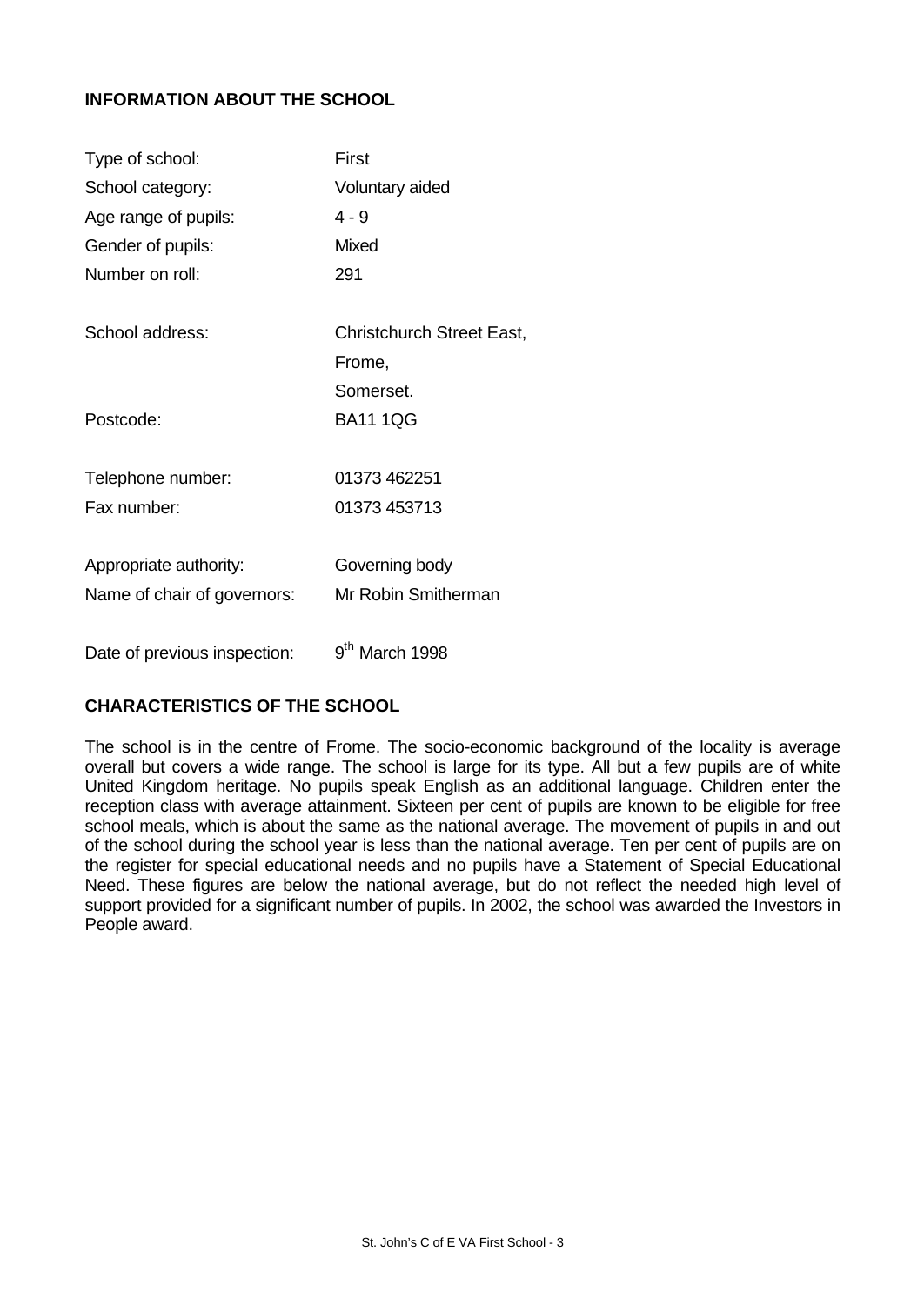## **INFORMATION ABOUT THE INSPECTION TEAM**

| Members of the inspection team |                                       |                | <b>Subject responsibilities</b>                          |
|--------------------------------|---------------------------------------|----------------|----------------------------------------------------------|
| 22951                          | <b>Glyn Gaskill</b><br>Lead inspector |                | Science                                                  |
|                                |                                       |                | Information and communication<br>technology              |
|                                |                                       |                | Art and design                                           |
|                                |                                       |                | Design and technology                                    |
| 9880                           | <b>Tony Comer</b>                     | Lay inspector  |                                                          |
| 22434                          | Sandra Bradshaw                       | Team inspector | <b>Mathematics</b>                                       |
|                                |                                       |                | Foundation Stage <sup>1</sup>                            |
|                                |                                       |                | Special educational needs                                |
|                                |                                       |                | Physical education                                       |
|                                |                                       |                | Personal, social and health<br>education and citizenship |
| 14997                          | <b>Valerie Emery</b>                  | Team inspector | English                                                  |
|                                |                                       |                | History                                                  |
|                                |                                       |                | Geography                                                |
|                                |                                       |                | <b>Music</b>                                             |

The inspection contractor was:

l

Altecq Education 102 Bath Road Cheltenham **Gloucestershire** GL53 7JX

Any concerns or complaints about the inspection or the report should be made initially to the inspection contractor. The procedures are set out in the leaflet *'Complaining about Ofsted Inspections'*, which is available from Ofsted Publications Centre (telephone 07002 637833) or Ofsted's website (www.ofsted.gov.uk).

 $1$  The Foundation Stage begins when children reach the age of three and ends at the end of the reception class. It is a distinct stage in preparing children for later schooling and is based on six areas of learning. These mainly refer to communication, language and literacy; mathematical development; and personal, social and emotional development, but also includes knowledge and understanding of the world; physical and creative development.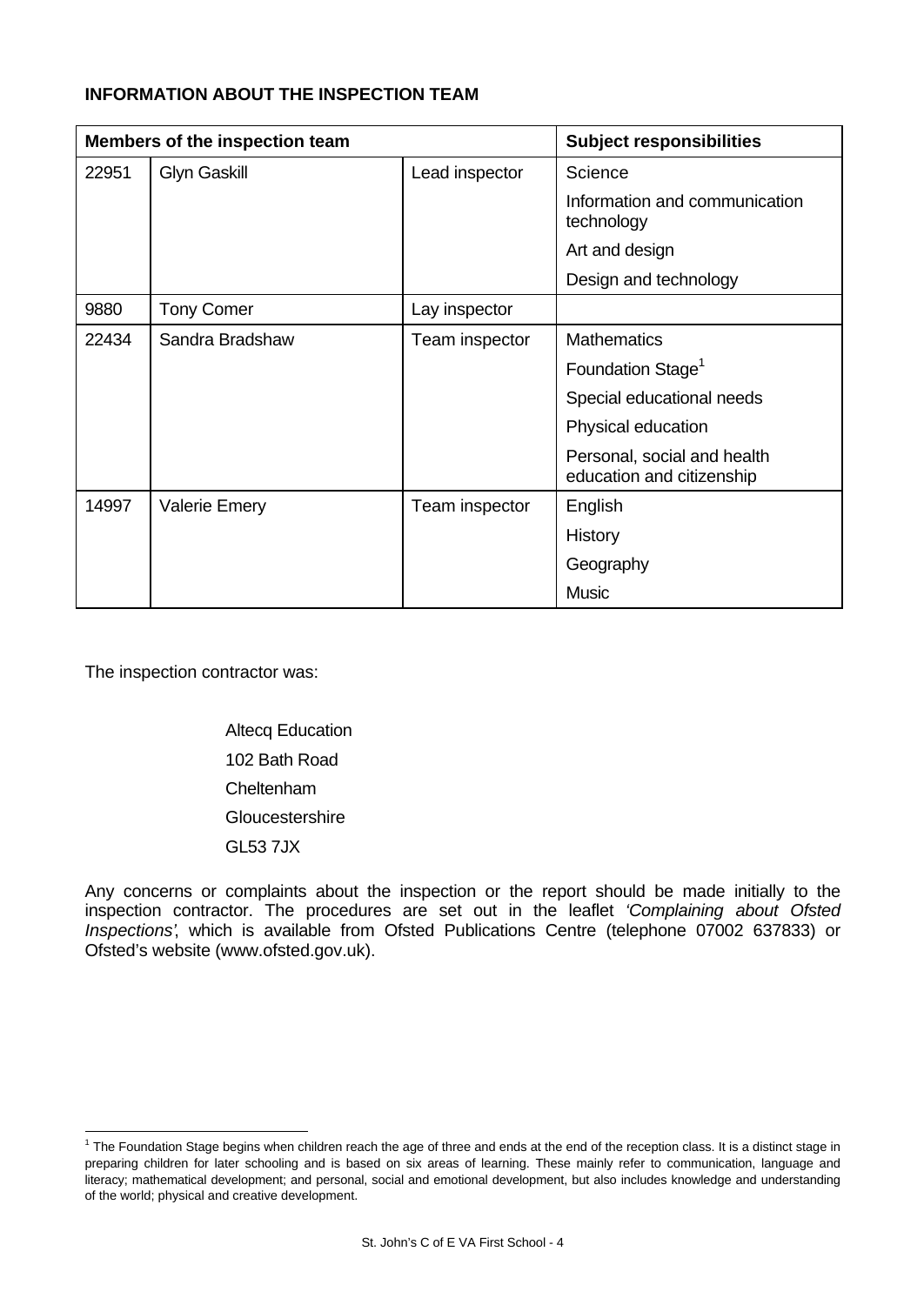## **REPORT CONTENTS**

| <b>PART A: SUMMARY OF THE REPORT</b>                                                                                               | 6  |
|------------------------------------------------------------------------------------------------------------------------------------|----|
| <b>PART B: COMMENTARY ON THE MAIN INSPECTION FINDINGS</b>                                                                          |    |
| <b>STANDARDS ACHIEVED BY PUPILS</b>                                                                                                | 8  |
| Standards achieved in areas of learning, subjects and courses<br>Pupils' attitudes, values and other personal qualities            |    |
| <b>QUALITY OF EDUCATION PROVIDED BY THE SCHOOL</b>                                                                                 | 10 |
| Teaching and learning<br>The curriculum<br>Care, guidance and support<br>Partnership with parents, other schools and the community |    |
| <b>LEADERSHIP AND MANAGEMENT</b>                                                                                                   | 14 |
| <b>PART C: THE QUALITY OF EDUCATION IN AREAS OF LEARNING</b><br><b>AND SUBJECTS</b>                                                | 16 |
| <b>AREAS OF LEARNING IN THE FOUNDATION STAGE</b>                                                                                   |    |
| <b>SUBJECTS IN KEY STAGES 1 AND 2</b>                                                                                              |    |
| <b>PART D: SUMMARY OF THE MAIN INSPECTION JUDGEMENTS</b>                                                                           | 26 |

Page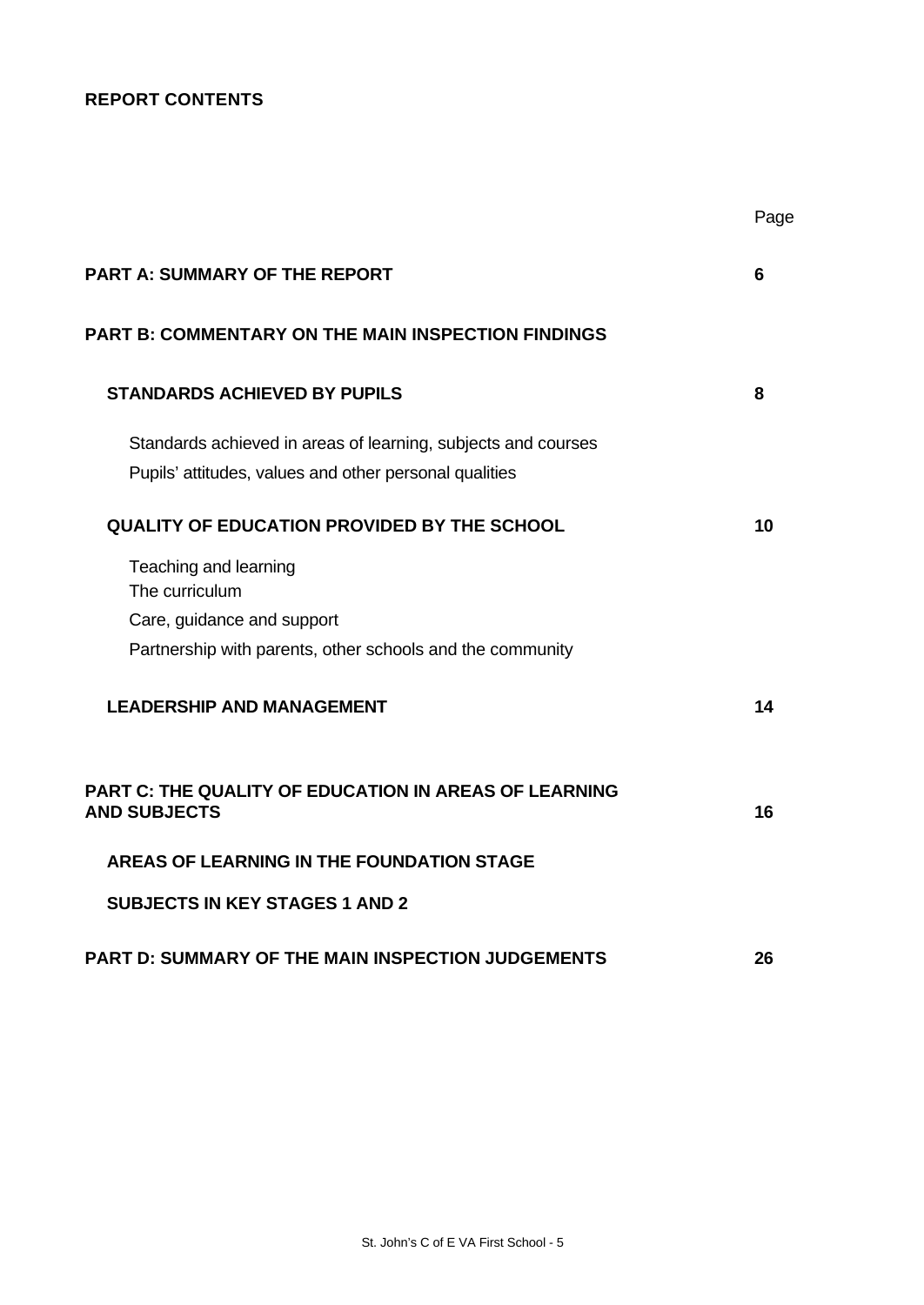# **PART A: SUMMARY OF THE REPORT**

## **OVERALL EVALUATION**

This is a **good** school. This is due to the overall good leadership and management, particularly from the headteacher and deputy headteacher, and good governance. In general, pupils achieve well because of good teaching and learning. They attain satisfactory standards. The school provides good value for money.

The school's main strengths and weaknesses are:

- Pupils attain above average standards by the end of Year 2.
- Good teaching in the reception classes and in Years 1 and 2 leads to pupils learning and achieving well and making good progress.
- Pupils have good attitudes and their behaviour is very good.
- There is relatively lower achievement, teaching and learning in Years 3 and 4, particularly in one Year 4 class.
- Assessment systems effectively raise standards but are over-complicated.
- The use of information and communication technology [ICT] to support learning across the curriculum is unsatisfactory.
- The recently appointed headteacher, deputy headteacher, and governors, know the strengths and weaknesses of the school well.
- The curriculum is good overall, particularly for enrichment in art and musical performance, but participation in sport is unsatisfactory.
- The school provides good care for its pupils, particularly those with special educational needs, and involves them very well in the development of the school.
- The school benefits from productive links with the community, particularly other schools and colleges.

Since the school was last inspected in 1998, improvement has been **satisfactory**. The rate of improvement in standards in English and mathematics for seven-year-olds has been less than the national trend. Standards have recently improved, notably in mathematics in Years 3 and 4 and in ICT across the school. The role of co-ordinators has been significantly strengthened. Assessment has steadily improved.

| Average points scores in                                          |      | similar schools |      |      |      |
|-------------------------------------------------------------------|------|-----------------|------|------|------|
| National Curriculum tests at the<br>end of Year 2, compared with: | 2000 | 2001            | 2002 | 2003 | 2003 |
| Reading                                                           |      | в               |      |      |      |
| Writing                                                           |      | в               |      |      |      |
| <b>Mathematics</b>                                                |      |                 |      |      |      |

## **STANDARDS ACHIEVED**

*Key: A - well above average; B – above average; C – average; D – below average; E – well below average Similar schools are those with a similar proportion of known free school meals entitlement*

Pupils' achievement is good overall. In the reception classes, most children are on course to reach all the expected goals and will exceed them in personal, social and emotional development by the time they start in Year 1. Children enter the reception classes with average attainment and achieve well. Attainment and achievement in Years 1 and 2 are good and in Years 3 and 4 are satisfactory. In English, mathematics, science and ICT standards are above average in Years 1 and 2 and average in Year 3 and 4. In Years 1 to 4, attainment is above average in art, musical performance and personal, social and health education. Standards are average in the remainder of subjects in Years 1 to 4, where there was sufficient evidence to make a judgement.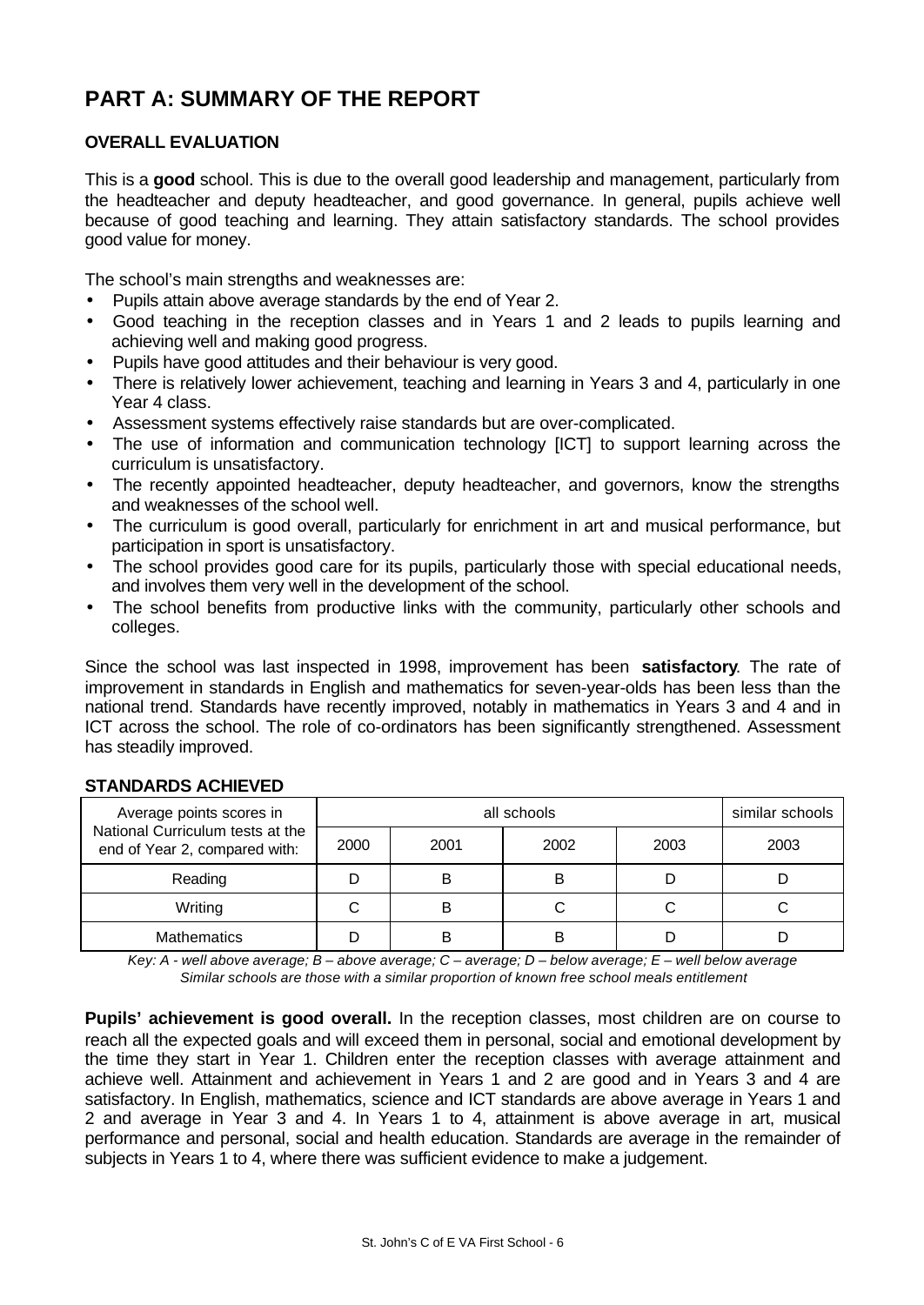Pupils' personal qualities, including their spiritual, moral, social and cultural development, are **good.** Behaviour is very good and attitudes are good, particularly in the reception and Years 1 and 2 classes. The few pupils with significant behaviour problems in Years 3 and 4 are looked after well so their actions do not unduly interfere with the learning of others. Attendance and punctuality have improved and are now satisfactory. Pupils take on responsibilities willingly.

## **QUALITY OF EDUCATION**

The school provides a **good** quality of education for its pupils.

The overall quality of teaching and learning is **good.** Teaching is consistently good in the reception classes and children respond by working purposefully. Teaching in Years 1 and 2 is good and often very good and inspires pupils to do their best. In Years 3 and 4, teaching is satisfactory, overall. In one Year 4 class, aspects of teaching are unsatisfactory and pupils do not produce the quality of work of which they are capable.

The curriculum in the reception classes and in Years 1 and 2 is good and it is satisfactory in Years 3 and 4. Occasionally a week is set aside to concentrate on one area of the curriculum and pupils respond well to this arrangement. The new learning resources for ICT have raised standards since the previous inspection. The rate of pupils' progress has been held back by a lack of a systematic method for storing their work and the limited whole-school planned use of the resources.

The overall quality of assessment is satisfactory. It is used well in the reception classes and Years 1 and 2 to help pupils make good progress. In Years 3 and 4, assessment is satisfactory. Recent developments are making pupils more aware of what they need to do to improve. There are too many different systems being used, some of which are not easy to follow. The care, which the school provides for its pupils, is good. There is very good support for pupils with special educational needs. Pupils are very involved in the development of the school.

The school's links with parents are satisfactory. Communications from school to home are very good and reports on pupils' progress are satisfactory. There is limited parental involvement in supporting their children's learning. Links with the local community are good and partnerships with local schools and other education providers are very good. This has a positive effect on provision in the school.

## **LEADERSHIP AND MANAGEMENT**

The overall leadership and management of the school are **good**. The recently appointed headteacher and deputy headteacher have a clear vision of how the school can improve and work well as a team. The headteacher provides good leadership. The leadership and management of key staff are good and have improved considerably, particularly in subjects, since the previous inspection. Governance is good. The governors are well organised, effective and led by a very dedicated chairperson. Plans for the development of the school are too complicated. Financial administration is very efficient and financial management is good. Good account is taken of best value.

## **PARENTS' AND PUPILS' VIEWS OF THE SCHOOL**

Parents have positive regard for the school. They are pleased with several features of the curriculum and the communications they receive. They have concerns about the changes in teaching staff in recent years, the provision for boys and a minority of disruptive pupils. Despite the several changes in the current year, parents are content with the way the school is run. Pupils are keen to come to school, but this tails off a little in Year 4.

## **IMPROVEMENTS NEEDED**

• Improve teaching, learning and standards in Years 3 and 4.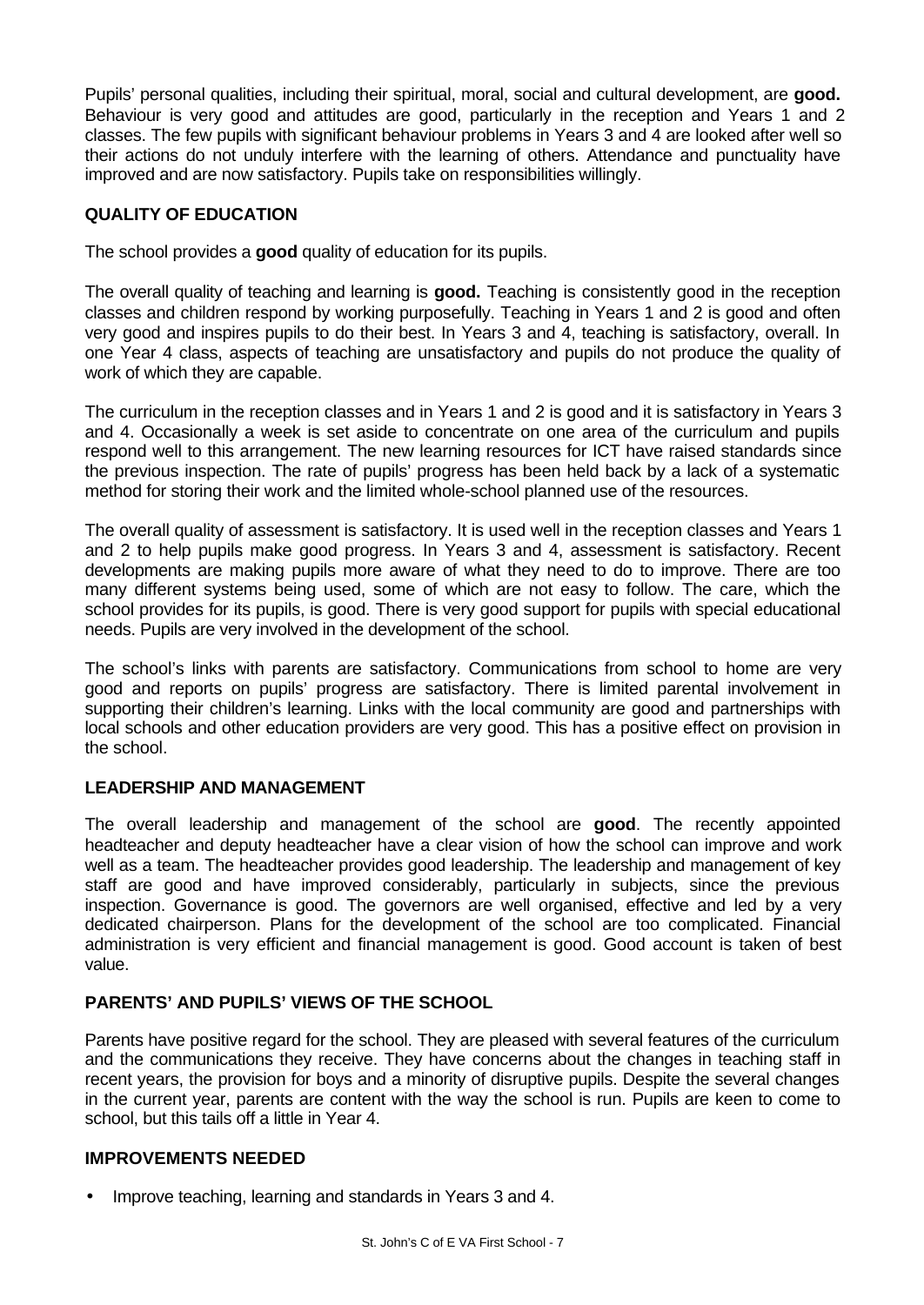- Make assessment, including marking, more consistently effective in Years 1 to 4.
- Develop the use of ICT to support learning across the curriculum.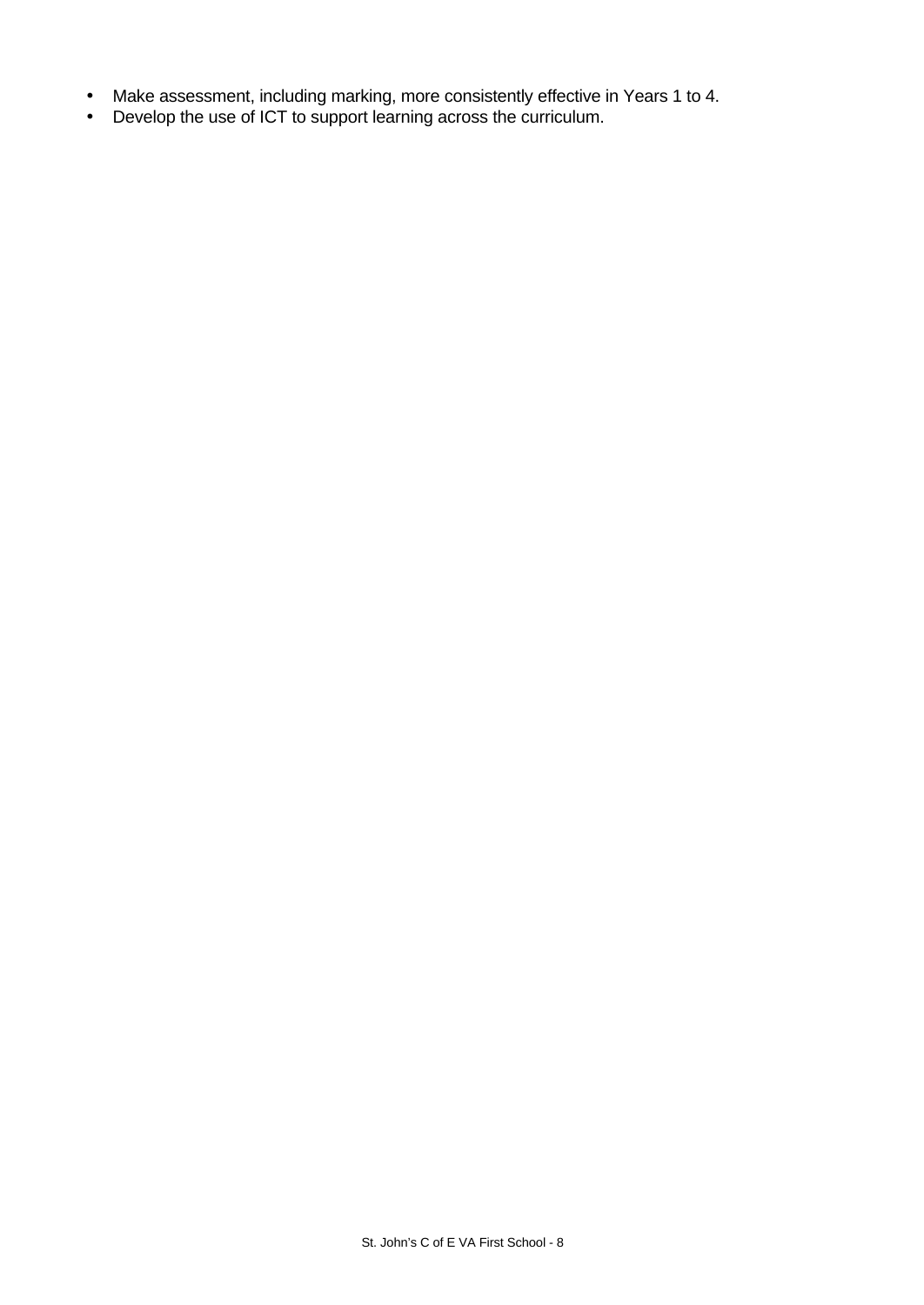# **PART B: COMMENTARY ON THE INSPECTION FINDINGS**

## **STANDARDS ACHIEVED BY PUPILS**

## **Standards achieved in areas of learning and subjects**

Pupils' overall achievement is **good** and their standards of attainment are **satisfactory**. In the Foundation Stage, children's achievement is **good** and the majority of children are likely to attain the expected standards in their Early Learning Goals<sup>2</sup>.

In Years 1 and 2, pupils' attainment is **above average** and achievement is **good**.

In Years 3 and 4, pupils' attainment is **average** and achievement is **satisfactory**.

## **Main strengths and weaknesses**

- Pupils achieve well in the reception classes.
- In Years 1 and 2, pupils' standards and achievement in English, mathematics, science and ICT are good.
- The presentation and quality of pupils' written work are unsatisfactory in one Year 4 class.
- Pupils with special educational needs make good progress.
- Across the school, singing is very good and standards in personal, social and health education and art and design are good.

## **Commentary**

l

- 1. Children start in the reception classes with average standards. As they move through their reception year they make good progress, particularly in their personal, social and emotional development. This is due to the good teaching and support they receive from all staff. By the time they are ready to enter Year 1, the majority of children are likely to reach the goals that children are expected to reach and a few will exceed them. In their personal, social and emotional development, most pupils are likely to exceed expectations.
- 2. Inspection evidence found that by Year 2, standards and achievement in reading, writing, mathematics, science and ICT are above average. Standards and achievement in these subjects were found to be average in Year 4. The better standards achieved in Year 2 are due to consistently good teaching. Teaching in Years 3 and 4 is satisfactory, overall. Throughout the school, musical performance, particularly singing, is very good. Other aspects of music are less well developed. Standards in art and design are good throughout the school. The remainder of subjects appear average throughout the school. Since the previous inspection, there have been significant improvements in standards across the curriculum in Year 2. In Year 4 there have been modest improvements but notably in mathematics. Enrichment provision for the more able pupils is effective and appreciated by parents, but was missed when lack of funding led to a temporary withdrawal of this support.
- 3. Pupils who have special educational needs regularly meet their targets because of the good level of support they receive during lessons and when they are withdrawn from the classroom for specific purposes. Most pupils achieve well. There are several effective strategies to support pupils with special educational needs. One group of pupils in Year 4 made remarkable progress in their learning when the co-ordinator used a new initiative, involving specialist teaching. They receive good feedback about their learning. Pupils with special educational needs have full access to the special provision made for them.

 $2$  Early Learning Goals - these are expectations for most children to reach by the end of the Foundation Stage. They mainly refer to achievements children make in connection with: communication, language and literacy; mathematical development; personal, social and emotional development; knowledge and understanding of the world; and physical and creative development. There are many goals for each area of learning, for example, in language and literacy pupils should be able to write their own name and other things such as labels and begin to write simple sentences.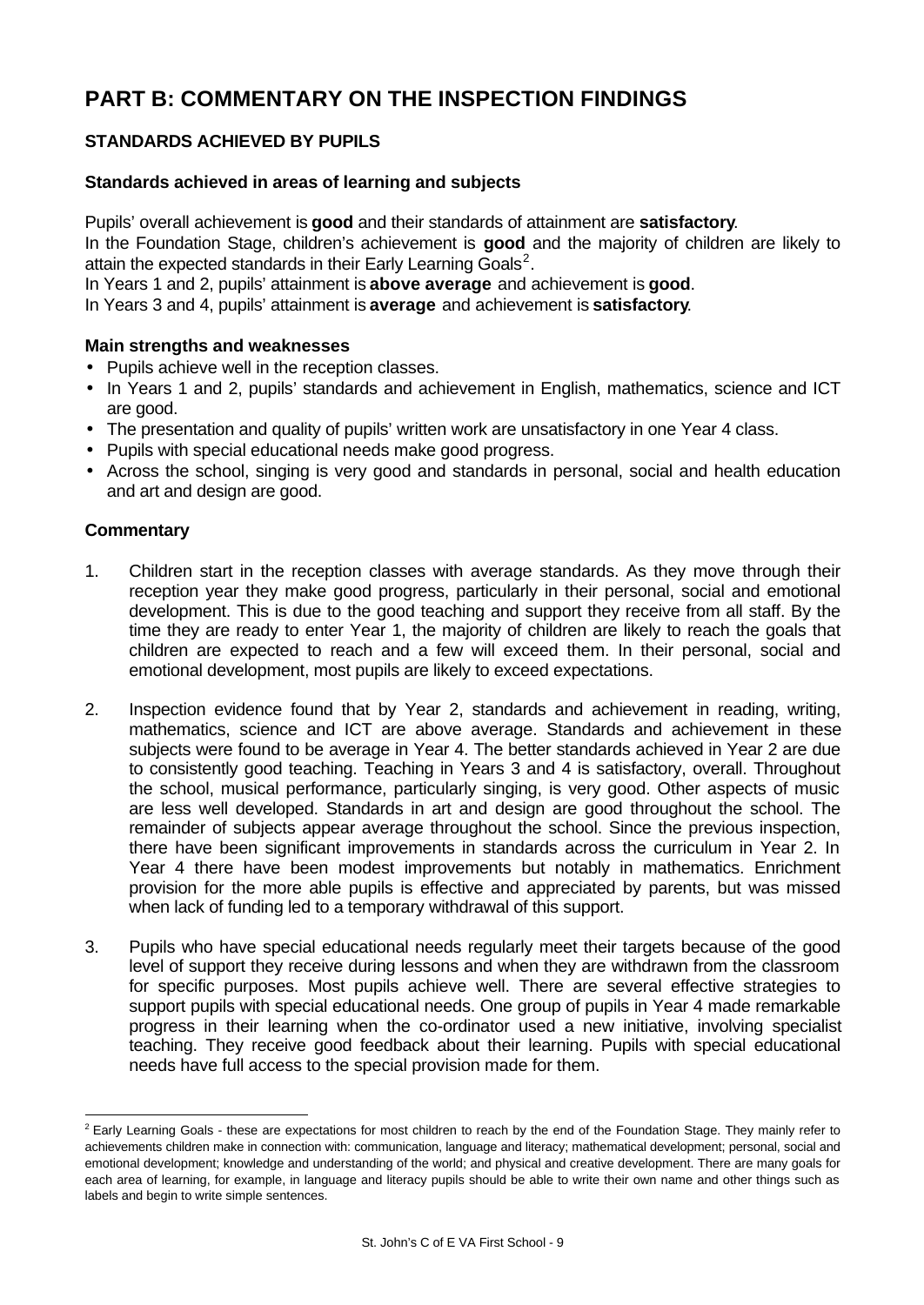- 4. National test [SATs] results for seven-year-olds in English have shown a significant underperformance of boys relative to girls over several years. The school has recently introduced successful strategies to bring the performance of boys up to that of the girls. Results in the national tests have varied over the years with two peaks of above average performance in the 2001 and 2002, but below average in 2000 and 2003. The overall rate of improvement has been below the national trend. Early indications from the 2004 national tests confirm the improved standards noted in inspection evidence.
- 5. The average points score from the 2003 national tests are shown below:

## *Standards in national tests [SATs] at the end of Year 2 –unvalidated average point scores in 2003*

| Standards in:<br>School results |             | National results |
|---------------------------------|-------------|------------------|
| reading                         | 15.3 (16.9) | 15.7 (15.8)      |
| writing                         | 14.9 (14.7) | 14.6 (14.4)      |
| mathematics                     | 15.9 (17.4) | 16.3 (16.5)      |

*There were 60 pupils in the year group. Figures in brackets are for the previous year.*

## **Pupils' attitudes, values and other personal qualities**

Pupils' attitudes are **good** and their behaviour is **very good**. Pupils' spiritual, moral, social and cultural development, are **good**. Attendance is **satisfactory**.

#### **Main strengths and weaknesses**

- The majority of pupils have positive attitudes and enjoy learning.
- Very good behaviour is promoted by consistent use of strategies, including organised play activities at break times.
- Attendance and punctuality have improved as a result of new incentives.
- Pupils appreciate the worth of individuals of all ages, and the respect due to them.
- Pupils appreciate beauty in their own and other cultures.

- 6. Pupils enjoy coming to school and most try hard to do their best. The majority of pupils throughout the school behave very well. Pupils value their surroundings and develop good personal qualities. They have positive views of the school. In lessons pupils listen carefully to others, work well in pairs and in small groups and share resources well. Teachers and teaching assistants have high expectations of good behaviour and most pupils respond well to this. The school provides sensitive support for pupils who have special educational needs so that they learn to integrate effectively with their peers. There are a few pupils in two classes in Years 3 and 4 with significant behavioural problems. Teachers have to work hard to involve these pupils when there is no teaching assistant available. The school's aims and value systems ensure that pupils who have special educational needs are respected and supported by the whole community. As a result they feel secure and learn well. Positive behaviour is promoted well in the lunchtime break by the recently introduced strategy of supervisory staff acting as play leaders. This is particularly successful in channelling the energies of older pupils. Parents and pupils have confidence in the action the school would take if bullying or any other harassment was reported. There have been no exclusions during the past year.
- 7. Pupils' spiritual, moral, social and cultural development is good. Good opportunities are provided for developing pupils' spirituality, particularly in subjects such as art and design, music and English. Sensitive displays around the school and visitors to the school, such as the clergy and a theatre group, add to pupils' spiritual awareness.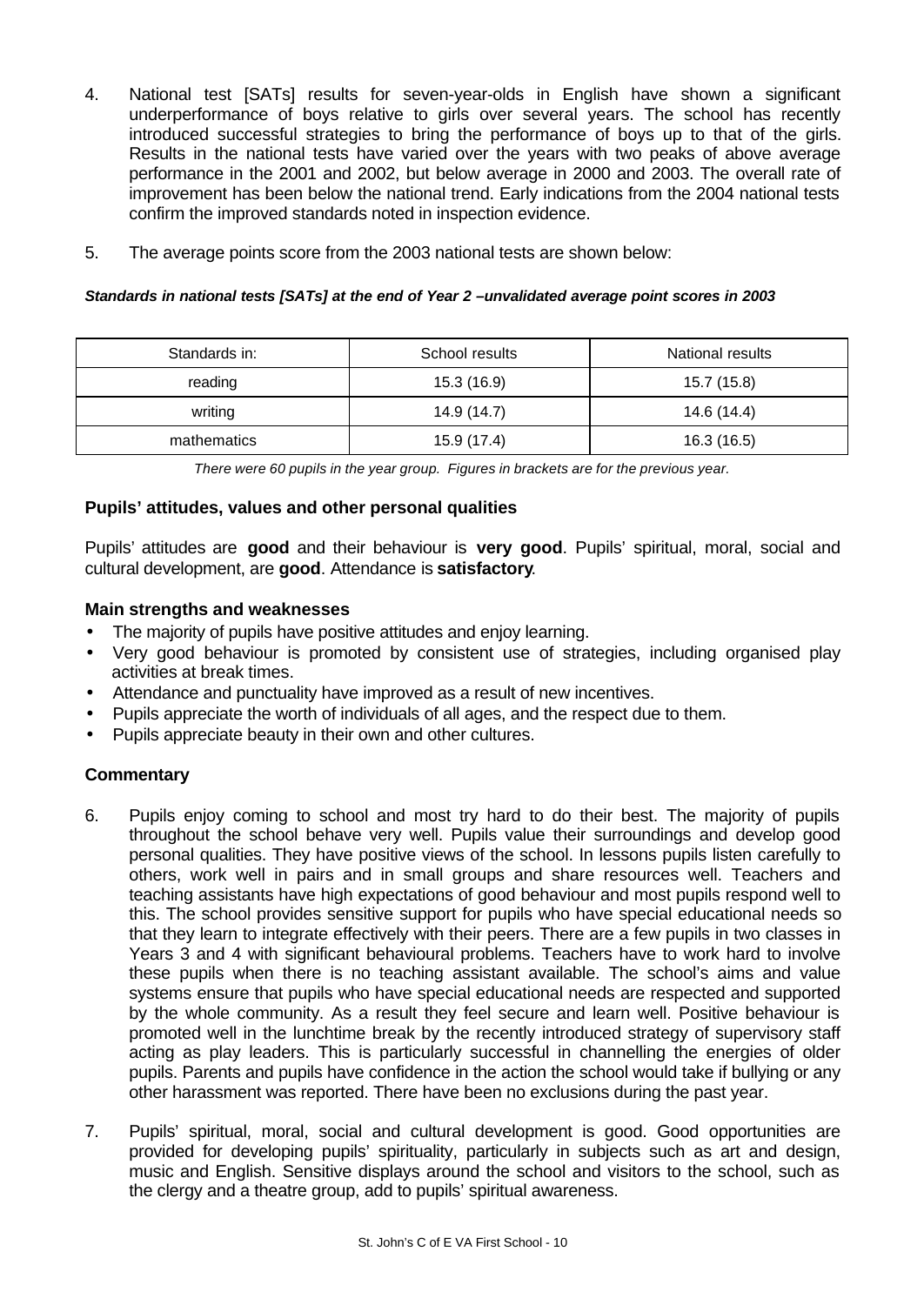- 8. Pupils know right from wrong and they respond positively to the high expectations the staff have of them. The good standards of social development can be seen in lessons as pupils work well together sharing ideas and supporting each other. There are good opportunities for pupils to take responsibility in the classroom and around the school. They respond to these opportunities enthusiastically. In addition, the responsibilities they carry out as a member of the school council or as a friendship 'buddy' help with the smooth running of the school.
- 9. Pupils' cultural development is good and is promoted very well through music and art representative of their own and other cultures. They are made well aware of their own culture through visits they make to places of interest. Pupils are very involved with the rich culture of their own town, including local artists and musicians and this makes a positive contribution to their learning. Visits by the vicar strengthen links with the church and local events such as welldressing. Pupils learn about other cultures and beliefs in their religious education lessons.
- 10. The school encourages regular attendance and has the co-operation of the vast majority of parents and carers. Despite a fall in attendance during the 2002-2003 academic year, attendance has risen and is in line with the national average for this current year and similar to that at the time of the previous inspection. An *'Earlybird'* scheme to promote improved punctuality in pupils has been very successful.

## *Attendance in the latest complete reporting year 2002/2003 (%)*

| Authorised absence |     | Unauthorised absence |     |
|--------------------|-----|----------------------|-----|
| School data        | 6.6 | School data          |     |
| National data      | 5.4 | National data        | 0.4 |

*The table gives the percentage of half days (sessions) missed through absence for the latest complete reporting year.*

## **QUALITY OF EDUCATION PROVIDED BY THE SCHOOL**

The overall quality of education provided by the school is **good**. Teaching, the curriculum and links with the local community are good. Links with other schools are very good.

## **Teaching and learning**

The overall quality of teaching is **good** and leads to **good** learning by pupils. Teaching and learning in the reception classes and Years 1 and 2 are good and in Years 3 and 4 are satisfactory. The use of assessment and its effect on raising standards is **satisfactory**.

## **Main strengths and weaknesses**

- Teaching in reception classes inspires pupils to work hard.
- Planning for teaching in Years 1 and 2 is very good leading to pupils' good standards.
- There are weaknesses in teaching in one Year 4 class.
- Assessment helps raise standards but is over-complicated.

## **Commentary**

11. There has been a moderate improvement in the overall quality of teaching since the previous inspection. A summary of all the graded lessons is shown in the following table.

#### *Summary of teaching observed during the inspection in 36 lessons*

| Excellent | Very good | Good     | Satisfactorv | Jnsatisfactory | Poor | Very Poor |
|-----------|-----------|----------|--------------|----------------|------|-----------|
|           | (19%)     | 19 (53%) | 9(25%)       | (3%)           |      |           |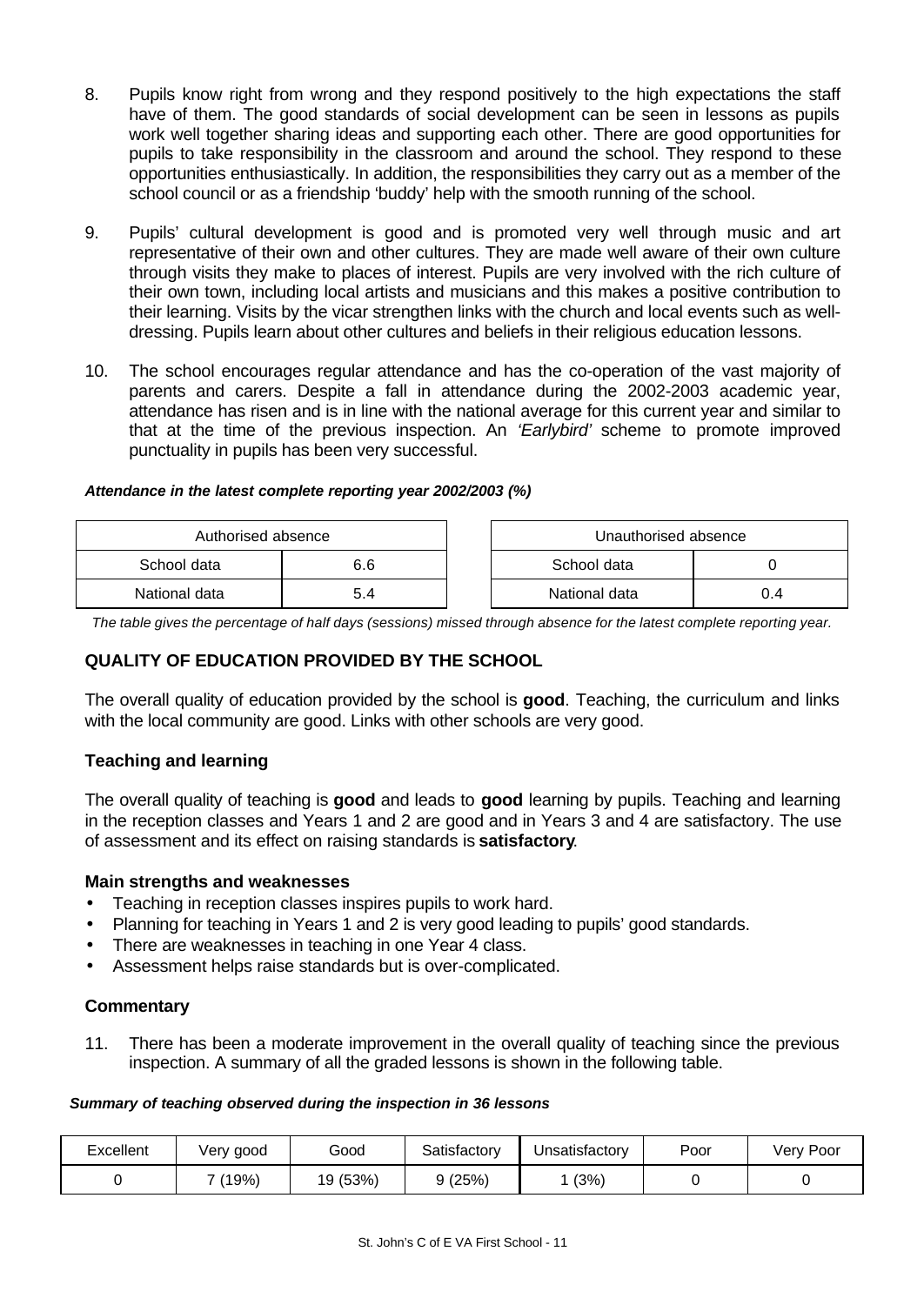*The table gives the number of lessons observed in each of the seven categories used to make judgements about lessons; figures in brackets show percentages.*

- 12. In classes where teaching is good, there is a realistically challenging expectation of what pupils are to do. The interest of pupils is captured by activities which appeal to them. Relationships are positive and the pace of learning is brisk. This leads to pupils working with purpose, enjoyment and enthusiasm. Joint planning for teaching takes place regularly between teachers of classes of the same age. This results in a sharing of good ideas and a common experience for the pupils in all years except Year 4. At times, the introduction to a lesson is over-long and pupils naturally become restless. Plenary sessions, both during and at the end of lessons, are particularly well used to help pupils make progress.
- 13. The teaching of pupils throughout the school has been disrupted by a high turnover of teachers. This has been a concern of parents and governors. In the reception classes and Years 1 and 2 teaching has been managed well and is good. A common approach to the application of planning is effective in Year 3 but not in Year 4. In Years 3 and 4 teaching is satisfactory, occasionally good but at times unsatisfactory. In one Year 4 class, the teacher's expectations are too low leading to the unsatisfactory presentation of pupils' work and less written work than in the parallel class. Unsatisfactory class teaching occurs when the content of the lesson is undemanding on the pupils and fails to take into account what they already know and can do. The teachers of one Year 3 class and one Year 4 class have to work particularly hard to manage the significant behaviour problems of a small minority of pupils when there is no teaching assistant supporting the class. They do this effectively so that all pupils in these classes make satisfactory progress.
- 14. The teaching of pupils who have special educational needs is good. Pupils' learning benefits from the productive partnership between teachers and teaching assistants. Teaching assistants are flexible and skilled in supporting pupils learning. In addition to this pupils respond well to the specific teaching given to their particular need when they are withdrawn from the mainstream class to receive extra support.
- 15. Overall, assessment is satisfactory and there have been steady improvements since the previous inspection. The effectiveness of assessment in the reception classes remains good and takes good account of national guidance. Assessment procedures have recently been enhanced in Key Stage 1 and 2 to involve pupils and parents more fully in raising standards. Next steps indicating what individual pupils should know or do - learning objectives or targets are now shared with pupils and parents. This is seen as helpful by both parties. There is a new system to record pupils' attainment in all areas of the curriculum during the school year. This is bringing an improved view on pupils' progress across the school. Effective assessment is well established in Years 1 and 2. In Years 3 and 4, assessment is satisfactory and improving in that learning objectives are being more precisely stated. There are too many different systems being used to monitor the progress of groups of pupils. Some procedures are difficult to follow and take up too much administrative time. Others produce very useful information, which has a relatively small amount of data and is effective in promoting higher standards. Marking generally includes encouraging remarks for pupils, but does not consistently give guidance on how to improve. There is a tendency to give more praise verbally to pupils than is due. This does not give pupils a consistently realistic appraisal of their performance.

## **The curriculum**

The school provides a **good** curriculum. Opportunities for enrichment are **good**. Accommodation and resources are **satisfactory**.

## **Main strengths and weaknesses**

- Arts and musical performance significantly enhance the curriculum.
- Provision for pupils who have special educational needs is very well organised and effective in promoting good progress.
- Participation in competitive sport and the use of ICT across the curriculum are unsatisfactory.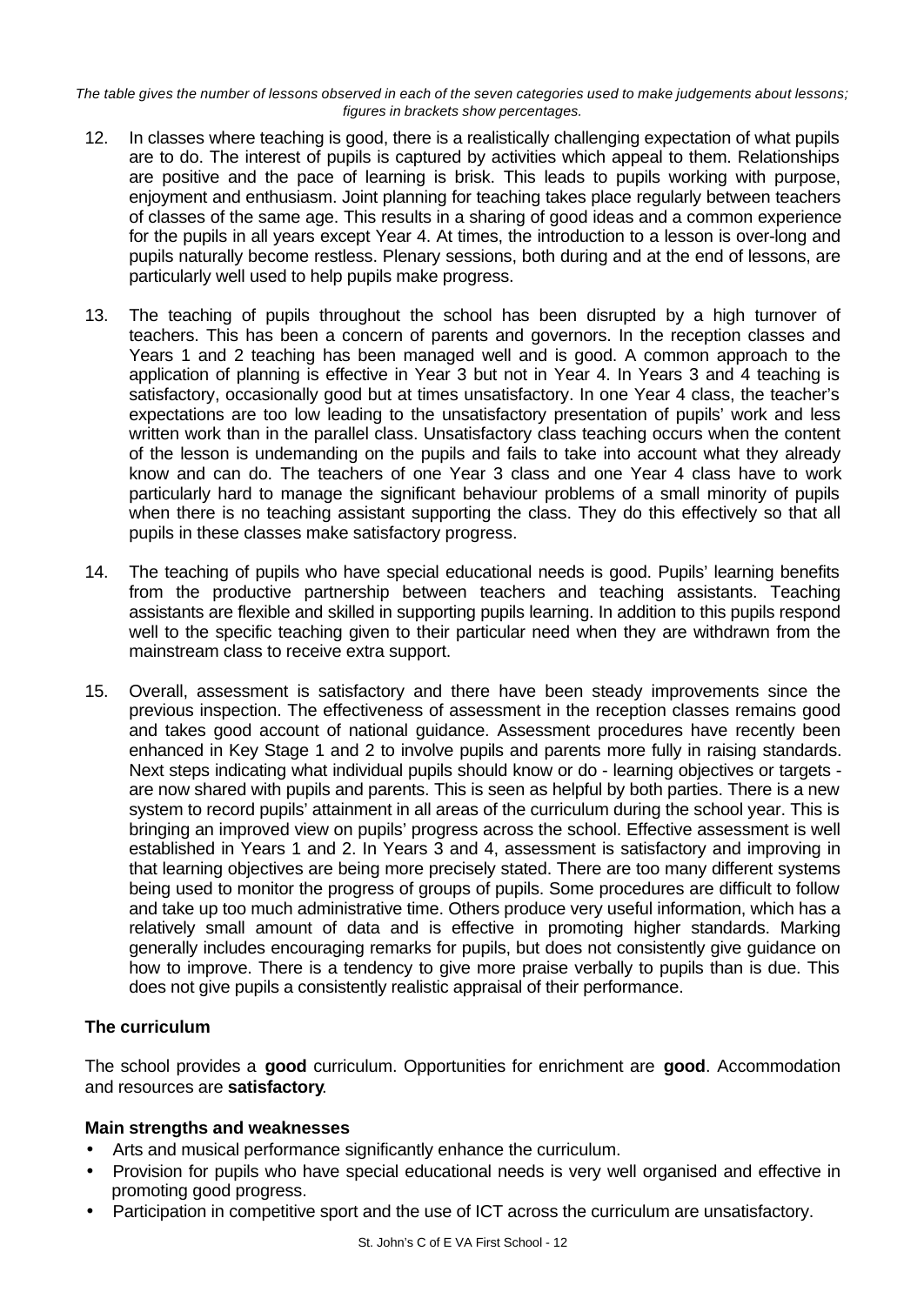• Educational visits and visitors to the school bring relevance to the curriculum.

## **Commentary**

- 16. The curriculum for the reception classes is securely based on the recommended six areas of learning for children of this age. The areas of learning are imaginatively interpreted using interesting contexts in the built and natural environment of the school and town. Children benefit from these arrangements.
- 17. All pupils are provided with a broad curriculum. The requirements of the National Curriculum are met in all subjects, but the use of ICT to support learning across the curriculum is unsatisfactory. Strategies for teaching literacy and numeracy are particularly successful in Years 1 and 2 and are having an increasing impact on standards in Years 3 and 4. Recent improvements to learning resources in English have resulted in a needed and overdue improvement in the standards achieved by boys. The provision for sex education and for the education about the misuse of drugs is satisfactory.
- 18. The school enriches the curriculum with a good range of clubs that offer pupils time to develop new interests such as music, French and art. Frome has a rich culture and the pupils in the school are very much part of it. Local artists and musicians regularly visit the school and pupils are frequently involved in activities that take place in the local museum. Pupils' experiences are broadened further through visits to local places of interest, such as the quarry nearby. These well-planned activities add much to the development of pupils' social, physical and creative skills. Pupils are not given the opportunity to participate in competitive sports with other schools.
- 19. The provision for pupils who have special educational needs is very good. Individual education plans are regularly reviewed, having specifically targeted activities that will help pupils to achieve. This leads to several different strategies to support these pupils, particularly in English and mathematics. The school takes care that withdrawal of pupils for these activities is balanced against involvement in the whole school curriculum.
- 20. Overall, the school's resources for learning are satisfactory and meet the needs of both pupils and the curriculum. Learning resources in the Foundation Stage are good. Although ICT hardware resources have improved considerably, there is still a lack of suitable software to allow ICT to be used effectively across the curriculum. The stock of books in the library is also limited and the room does not offer a good learning environment.
- 21. The school accommodation, both internal and external, is satisfactory. However, the lack of a playing field restricts the quality of the physical education curriculum and limits the opportunities of pupils to play team games, both organised and informal. Displays in the classrooms and around the school are good.

## **Care, guidance and support**

The school takes **good** care of all of its pupils. Support, advice and guidance based on monitoring are **satisfactory**. The involvement of pupils in the work of the school is **very good**.

## **Main strengths and weaknesses**

- Pupils' views are valued and they are fully involved in the life of the school.
- Relationships between pupils and staff are good.
- Care is taken to introduce pupils into the reception and then to the junior school.

## **Commentary**

22. Policies and procedures for child protection and for promoting the health, safety and general welfare of pupils are good. This quality has been maintained since the previous inspection.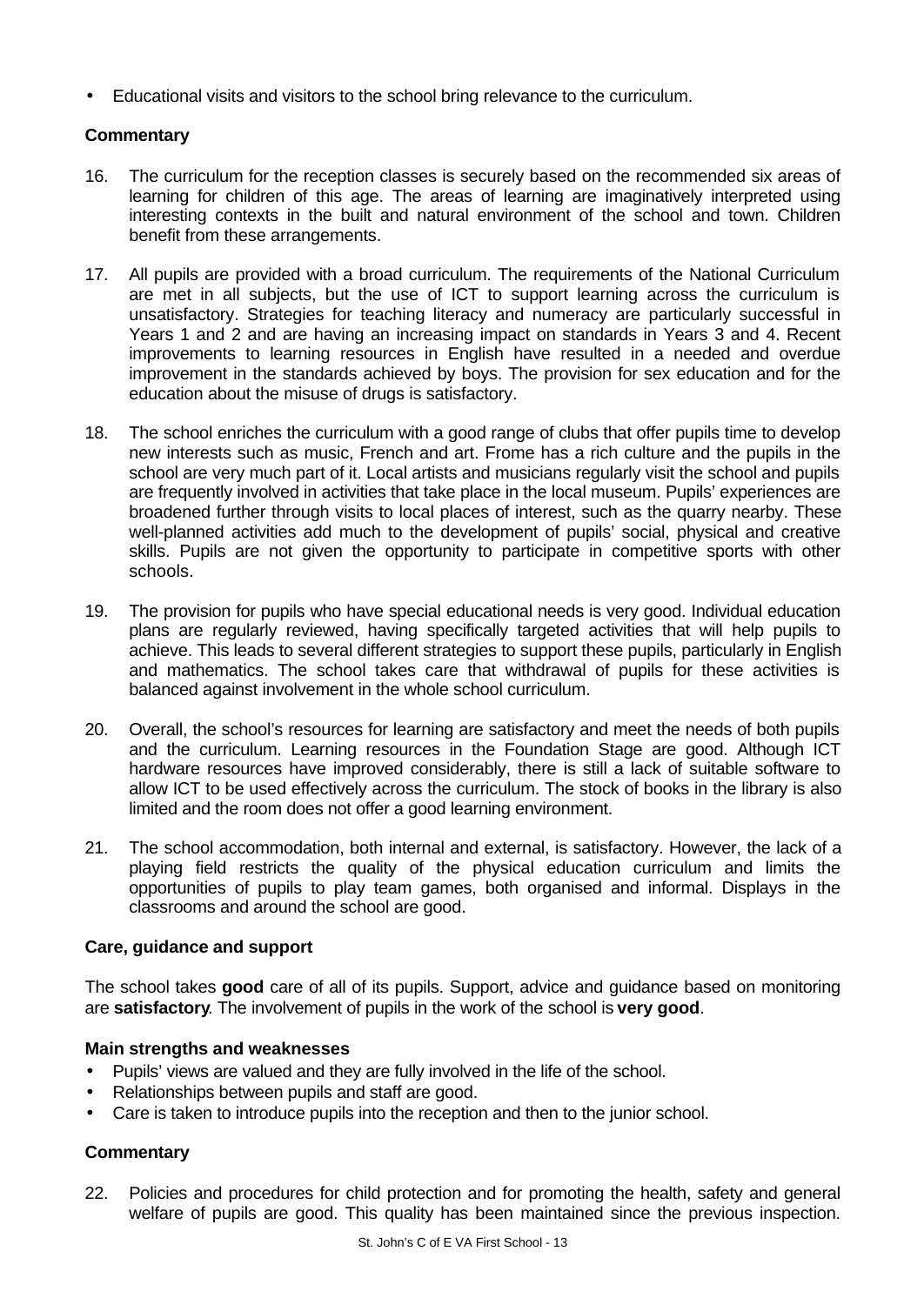There are several groups organised which successfully provide nurture to less confident pupils and work toward developing their self esteem. The *Sunshine Club* and the *Forest Schools Initiative* are good examples of this provision. All staff know the pupils and their families well and cater for their needs effectively. Arrangements for the induction of pupils into the school and for their transfer to the next phase of education are good.

- 23. Whilst the support, advice and guidance that pupils receive are satisfactory, the variable use of assessment and the recording and reporting of pupils' attainment and progress is limiting the effectiveness of this provision.
- 24. Through the school council and questionnaires, pupils are encouraged to become actively involved in the life of the school. They respond confidently and responsibly. These activities are enhanced by class responsibilities, the 'buddy system', the 'friendship bench' and fundraising. This stimulates pupils to show initiative, accept responsibility and gain recognition for what they do.

## **Partnership with parents, other schools and the community**

The school has a **satisfactory** partnership with parents. The school's links with the local community are **good**. Liaison with other schools and colleges is **very good**.

#### **Main strengths and weaknesses**

- Co-operation with local schools provides good support for teaching and management.
- Parents have generally positive views of what the school provides and achieves.

- 25. The school's links with parents are satisfactory. The school has recently begun to consult parents more widely than in the past. It is planning meetings and events to encourage wider participation in the education of pupils at home and at school. A small number of parents help out in lessons and with other school activities. There is a supportive parents-staff association that has helped to fund school improvements, and a committed group of parent governors. In the past, parents felt that their comments to the school were listened to, but little was done. The information that parents receive about all aspects of school life is very good and is exemplified by the weekly newsletters. Pupils' reports are now satisfactory, but the quality of information provided about pupils' progress and the setting of areas for improvement are variable. The governors' annual report to parents is well presented and informative.
- 26. Parents of pupils who have special educational needs have very good opportunities to be involved in supporting their children. They are invited to school when reviews of individual education plans take place. The school has established very good relationships with outside agencies that provide support for pupils who have special educational needs.
- 27. The school's links with the local community are good. A number of community groups use the school facilities and the school works with others to enhance pupils' opportunities, particularly in art and music. Links with the local church are developing well. The school's relationships with other schools and colleges, particularly through the Frome Community Learning Partnership, are very good. This ensures that the school and its pupils benefit from a wide range of shared resources and expertise, as well as smooth transfer arrangements.
- 28. The school has established good links with other schools and pre-school settings. This helps the school provide for pupils' needs from the first day they arrive and also helps when they move on to the next phase in their education.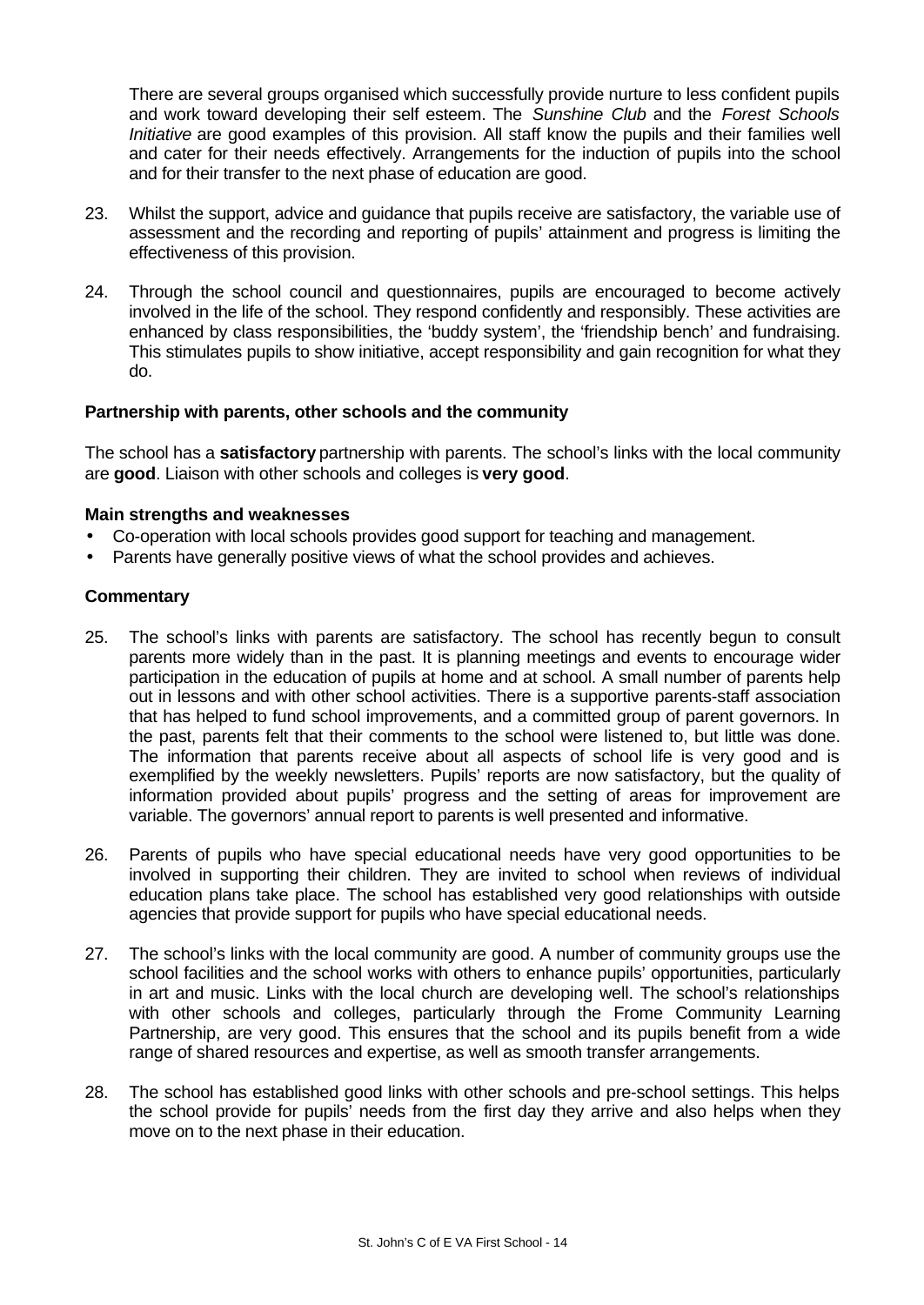## **LEADERSHIP AND MANAGEMENT**

The overall leadership and management of the school are **good**. The effectiveness of management is **good**. The headteacher provides **good** leadership. The leadership of other key staff is **good**. Governance of the school is **good**.

## **Main strengths and weaknesses**

- The headteacher and governors know the strengths and weaknesses of the school.
- The school's improvement plan is too complicated.
- Provision for pupils' special educational needs is managed very well.
- Subject management has greatly improved since the previous inspection.
- Management of the Foundation Stage is effective.

- 29. In the few weeks the headteacher has been in post he has firmly grasped the strengths and weaknesses in the school. This understanding has been significantly aided by the deputy headteacher, who, in her two terms in the school, has made a valuable contribution to the development of the school. Staff morale has improved. The headteacher and deputy headteacher work well together as a team. The headteacher provides good leadership. He has improved communication within the school including the greater involvement of key staff in shaping future developments. He provides a good role model for staff and pupils, particularly when he leads whole school assemblies. There is a full commitment to developing the potential of all staff.
- 30. Leadership and management by key staff are good, overall, and have significantly improved in subject management since the previous inspection. Management of the Foundation Stage produces equality in both reception classes. Subject co-ordinators work within a similar framework. They produce a subject portfolio, which gives a good overview of curriculum coverage and, in a few instances, standards. Each has a file, which contains evidence of their work, including a growing involvement in direct observation of teaching and pupils' work, which is helping to raise standards. Leadership and management of Years 1 and 2, particularly by two recently appointed staff, are very good. This has produced a unified pursuit of higher standards. The management of Years 3 and 4 has produced a common approach to provision in Year 3 but not in Year 4. This is not good enough. The current headteacher is well aware of this situation.
- 31. The efficient and detailed management of special educational needs is very good. The special educational needs co-ordinator is very well qualified and experienced and committed to her own professional development. Teachers are alert to the criteria for identification of all areas in which specific support may be required. Teaching assistants are well trained and experienced. This directly impacts upon pupils' achievement. The number of pupils designated as in need of additional support for special educational needs is below the average for most schools. However, these figures do not reflect the number of pupils in the school who need specific support for their learning problems. The school recognises the needs of many pupils and in particular those who experience behaviour and attention difficulties and has heavily invested additional time and money in providing support for these pupils. This has involved a high degree of planning and provides many different, specific forms of support for pupils in the classroom and in both individual and group situations.
- 32. Staff development is well managed. Teachers, teaching assistants and supervisory staff all receive relevant training from which pupils ultimately benefit. There is a growing culture of personal and school improvement stimulated through improving consultation. The induction of newly qualified teachers is efficient, but there are no systems to help qualified teachers who are new to the school.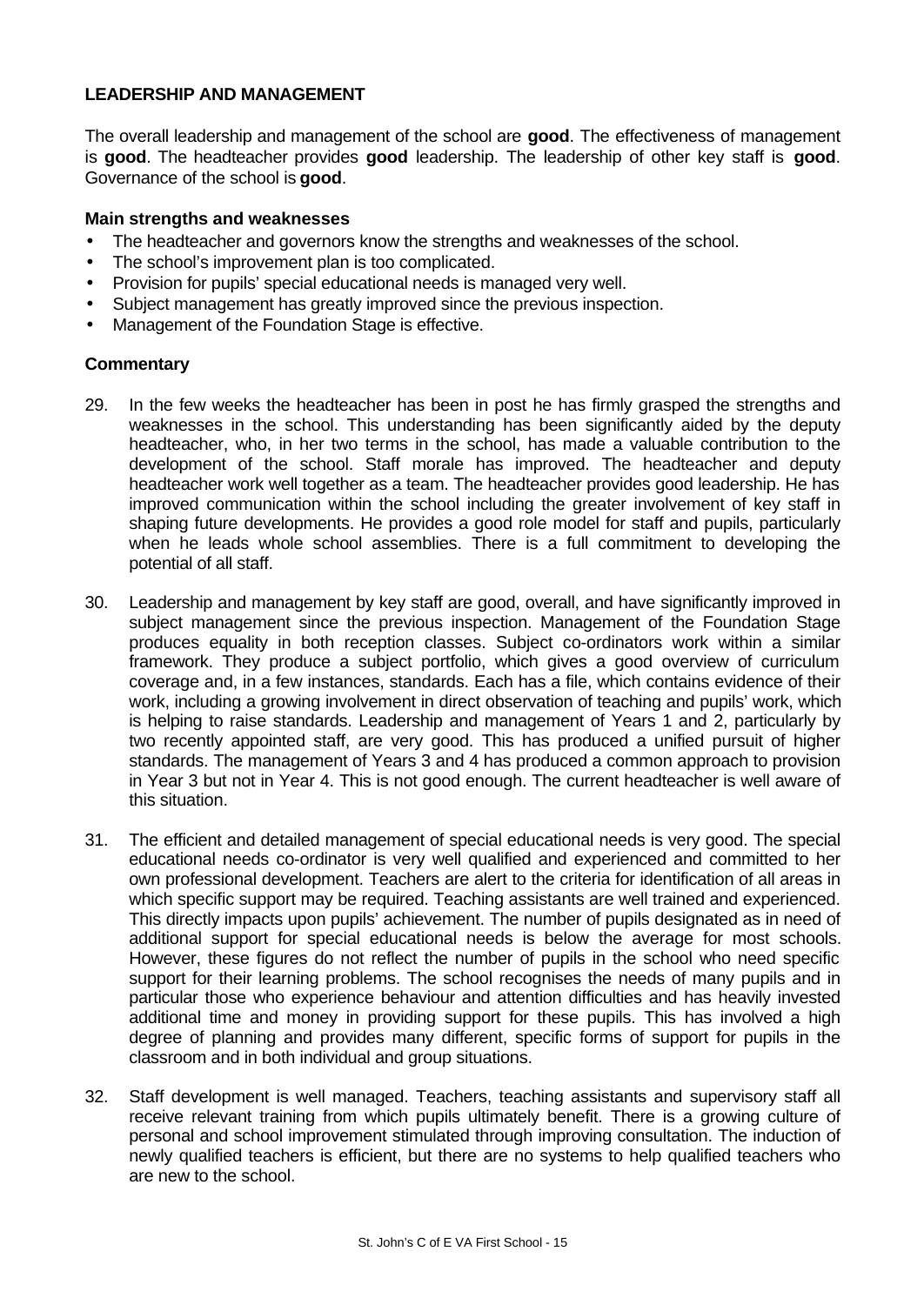33. The governing body is well organised and well informed about the work of the school through their own visits or meetings with staff. The governors are led by a hardworking and resolute chairperson. Under his guidance, the school applies the principles of best value well. The governors tackle issues effectively with practical strategies. The appointment of a site manager has been very successful in ensuring quality maintenance and a flow of ideas for improvement of the accommodation. The concern over safe crossing of the busy road outside school has been reduced by the appointment of three crossing patrols and the negotiation of off-street parking with a nearby supermarket. The concern of the high turnover in teaching staff is shared by parents and governors. The effects of this have been reduced as far as practicable.

## **Financial information**

34. Financial administration and control are very efficient. Financial planning takes into full account the needs of the school but it is not clearly tied into the school improvement plan. The plan contains more than one way of stating what is intended in different areas of development making it overcomplicated. The school development plan lacks a broad overview of the planned improvements. This does not give staff and governors a clear view of the commitments to be made by individuals. In spite of these formal shortcomings, there have been steady and well organised developments in the school, particularly in accommodation. The school provides good value for money.

#### *Financial information for the year April 2002 to March 2003*

| Income and expenditure $(E)$ |         | Balances (£)                        |        |
|------------------------------|---------|-------------------------------------|--------|
| Total income                 | 644,938 | Balance from previous year          | 54.155 |
| Total expenditure            | 687,999 | Balance carried forward to the next | 11.094 |
| Expenditure per pupil        | 2,357   |                                     |        |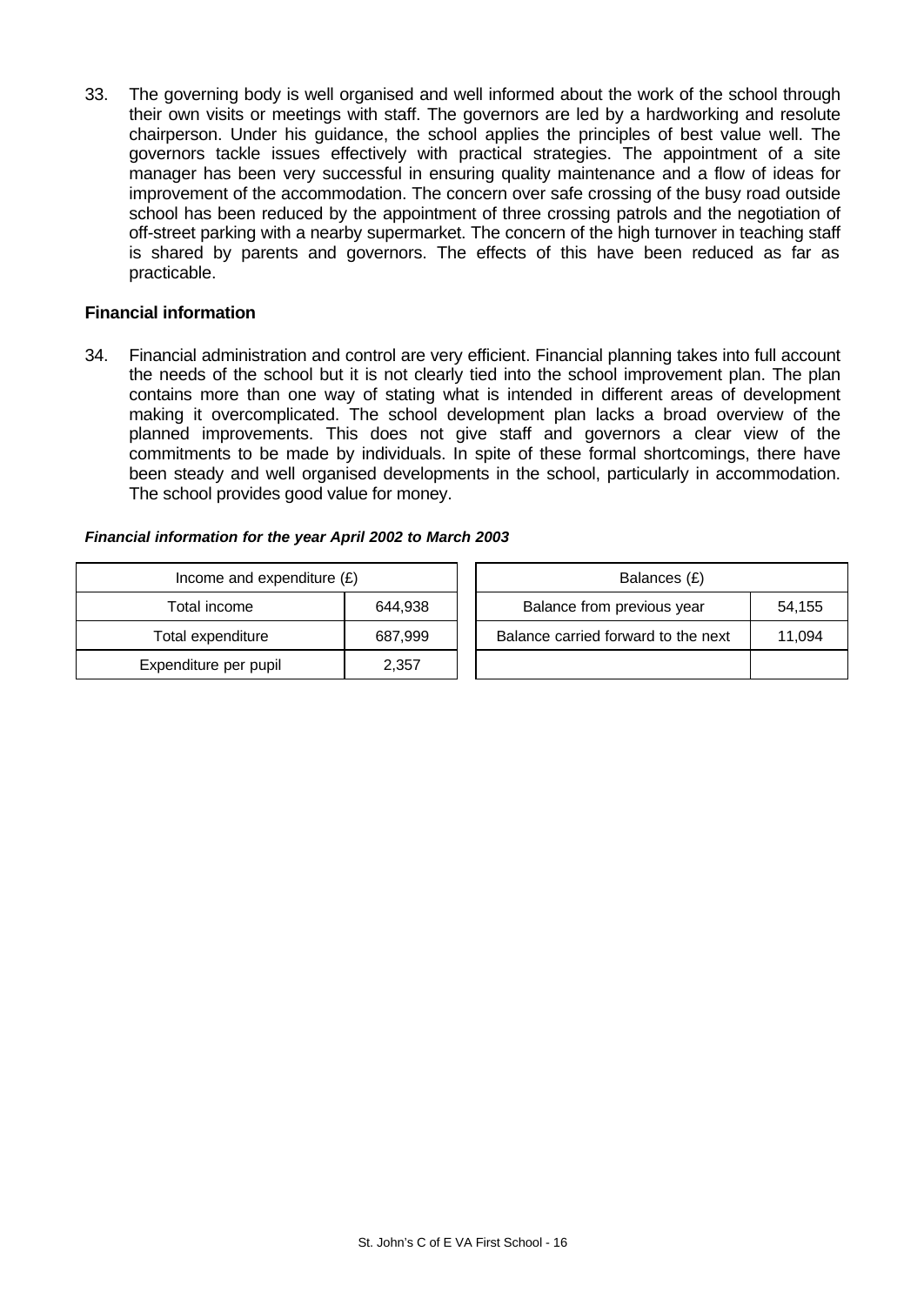## **PART C: THE QUALITY OF EDUCATION IN AREAS OF LEARNING AND SUBJECTS**

## **AREAS OF LEARNING IN THE FOUNDATION STAGE**

Provision for children in the Foundation Stage is **good**.

- 35. The standard of provision has been maintained since the previous inspection. Children work in a stimulating environment that provides challenge and interest in all areas of the curriculum. Attainment on entry to the school is in line with expectations. Overall, teaching is good. Most children achieve well. By the time they start in Year 1, the majority of children will attain the Early Learning Goals that they are expected to reach and a few will exceed them. Many will exceed them in personal, social and emotional development.
- 36. All adults work well together providing a good and imaginative curriculum that meets the needs of the children. Through good leadership and management, all the adults are fully involved in provision for children. Planning and checking teaching and learning are rigorous and effective. Good assessment procedures ensure that work is matched to children's needs, including those who have special educational needs. There is a good balance between activities that are led by adults and those chosen by the children.

#### **Personal, social and emotional development**

Provision in personal, social and emotional development is **very good**.

#### **Main strengths and weaknesses**

- Children's very good behaviour is promoted through well-established routines.
- The caring atmosphere helps children to establish very good relationships.
- Children co-operate well and are developing their ability to work independently.

## **Commentary**

37. Teaching and learning in this important area of the curriculum are good. Children know the routines, settle down to the activities and behave very sensibly. They respond well to the high expectations of the teachers. Teachers and teaching assistants are kind and caring and work well together. This promotes children's personal and social development very well. Children enjoy all the activities and try hard to complete their work independently. They work well together, discussing their work and sharing equipment sensibly. Standards of attainment in this area of learning are good and achievement is very good.

#### **Communication, language and literacy**

Provision in communication, language and literacy is **good**.

#### **Main strengths and weaknesses**

- There are good opportunities for children to talk and listen to adults and to each other.
- Children are developing their understanding of letter sounds and their names very well.
- The teaching of writing skills is good.

#### **Commentary**

38. Standards in communication, language and literacy are satisfactory. By the end of the year most children are likely to meet the expectations in this area of learning and a few will exceed them. Teaching and learning are good and children achieve well. Staff take every opportunity to encourage children to talk, including asking them to ask each other questions to find out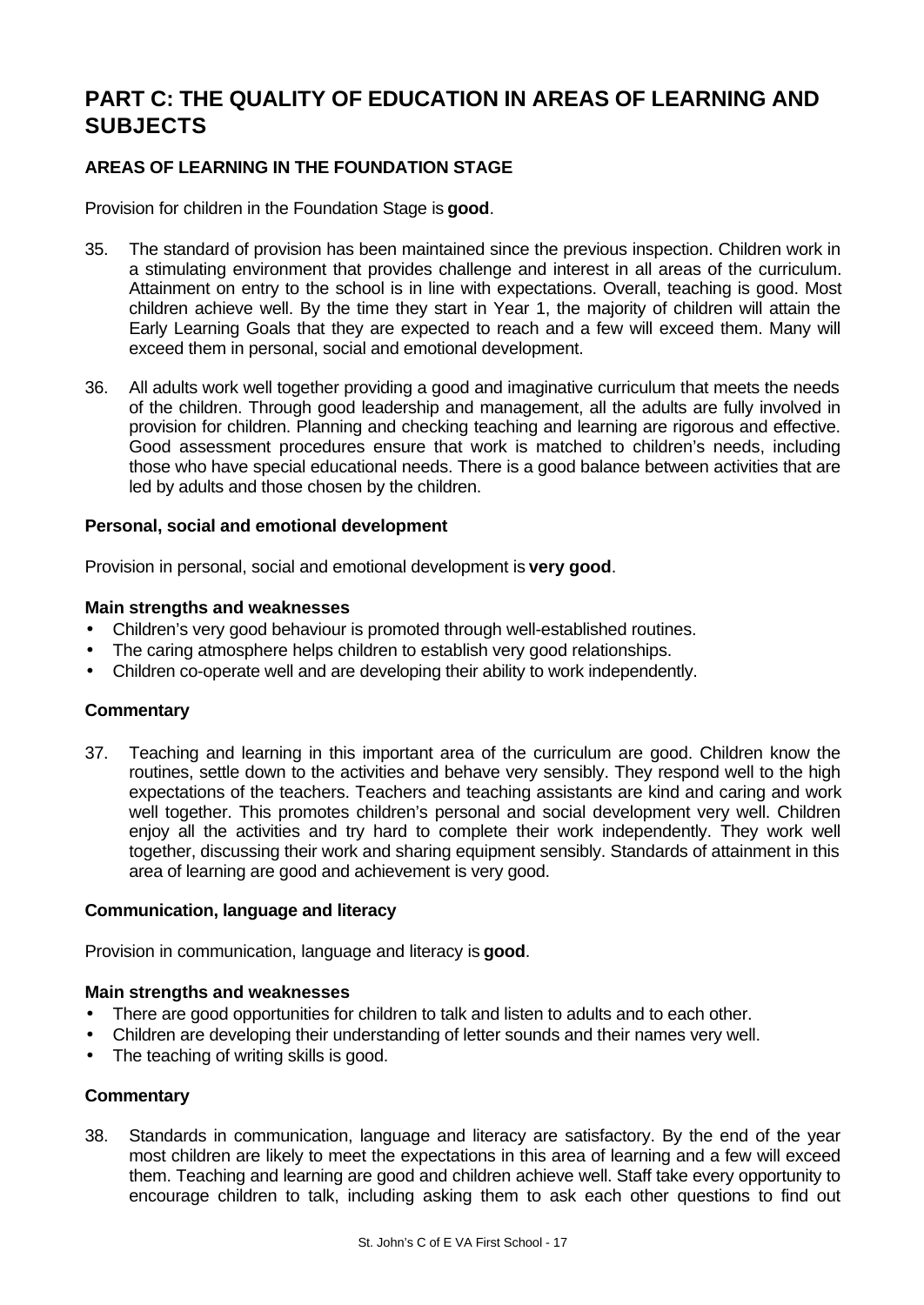information. They share experiences at the beginning of the day and children are invited to ask questions of each other. Children develop their knowledge of letter sounds and their names in a variety of interesting ways. They enjoy playing word matching games and are pleased when they match the words correctly. With guidance, they use letter sounds to make good attempts at writing words. They talk enthusiastically about features of buildings they have seen in their walk around the town. This also stimulates them to write a simple sentence. Many children read simple sentences correctly.

## **Mathematical development**

Provision in mathematical development is **good**.

#### **Main strengths and weaknesses**

- Mathematical activities are interesting and motivate the children.
- Adults use many opportunities to encourage children to count.

## **Commentary**

39. Standards in mathematical development are satisfactory. The majority of children will meet expectations by the end of the year. Teaching in this area is good and leads to good learning and good achievement. Children make good progress. Teachers challenge children in their use of mathematical language. This results in children explaining the various processes of addition and subtraction in different ways. Children consolidate the things they know as they learn new concepts. They enjoy a wide range of activities when they explore numbers and love to spot the mistakes the puppet makes when using a number line to count. All children are familiar with number songs and rhymes and the majority add numbers together by using objects and fingers.

#### **Knowledge and understanding of the world**

Provision in knowledge and understanding of the world is **good**.

#### **Main strengths and weaknesses**

- Children make good progress with ICT skills through using the computer suite.
- Outdoor education through the Forest School Initiative makes a good contribution to children's investigative skills.
- Children have good opportunities to explore the properties of different materials.

## **Commentary**

40. Many children will meet the expected standards in knowledge and understanding of the world by the time they enter Year 1. Standards are what you would expect. Teaching and learning are good and lead to good achievement. In their ICT work, children make good progress in their use of the mouse and keyboard. Many children confidently select programs and enjoy their work. With support, they use a digital camera to take photographs to support their studies. Children have a sound understanding of Bible stories and religious celebrations such as Hanuka and Harvest. Children benefit greatly from the good outdoor teaching of the Forest School Initiative. They visit the countryside regularly throughout the year, exploring the plant and animal life. Children develop their investigational skills well whilst learning to co-operate, listen and be sympathetic to nature. Children learn the properties of materials in their structured play with sand, water, fabrics and paper.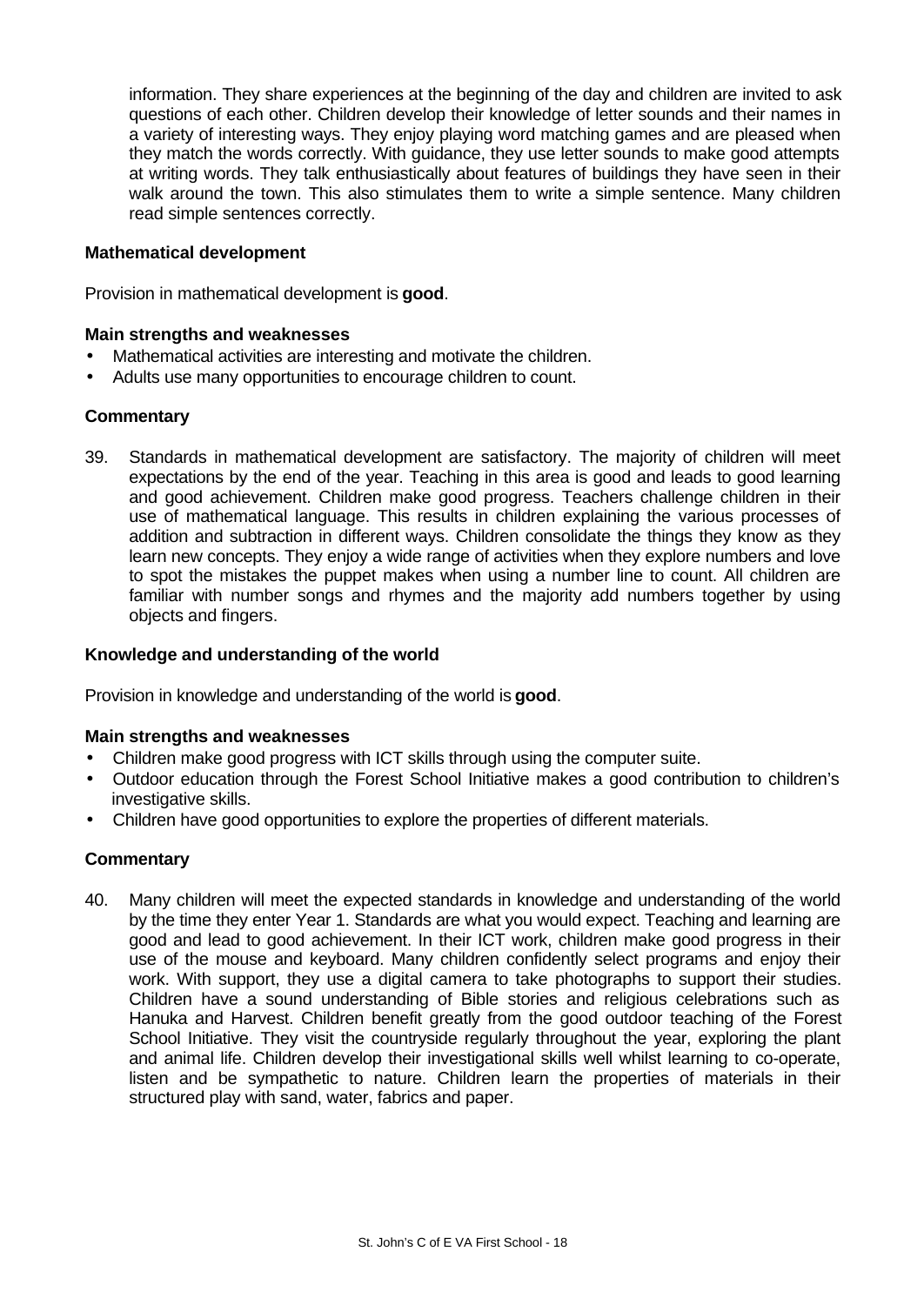## **Physical development**

Provision in physical development is **good**.

#### **Main strengths and weaknesses**

- A wide range of activities is provided for children to develop their manipulative skills.
- The good teaching by the Top Sport's teacher is having a positive effect on children's games skills.

## **Commentary**

41. Most children are likely to meet the expected standards in physical development by the end of the reception year. Standards are what you would expect for children of this age. Teaching and learning are good. Children's achievement is good. Children use a wide range of tools and equipment sensibly and confidently. Most children change their clothes for physical education on their own. They make good use of the secure playground, hall and garden area. Space is rather limited and has no large apparatus specifically designed for their age group. Children benefit greatly from their involvement in the *Top Sport* project, which promotes physical activities in schools by providing schools with a visiting coach for sport. This has helped to develop well their games skills, agility and overall fitness during the past year. In addition it has provided very good professional development for staff.

#### **Creative development**

Provision in creative development is **good**.

#### **Main strengths and weaknesses**

- Effective teaching of skills is combined with good opportunities for children to learn through play.
- Children use their imagination to explore materials and tools.

#### **Commentary**

42. Most children will meet the expected goals in creative development by the end of the reception year and a few will exceed them. Staff plan a variety of activities and because of good teaching, most children are likely to attain the targets set for them by the time they enter Year 1. They learn and achieve well. Many have good skills of cutting, gluing, drawing and applying paint. Children use their imagination well in the 'DIY shop' learning area to act the part of different characters in the use of tools and the cash register.

## **SUBJECTS IN KEY STAGES 1 AND 2**

## **ENGLISH**

Provision in English is **satisfactory**.

#### **Main strengths and weaknesses**

- Pupils in Years 1 and 2 achieve well and reach above average standards.
- Teaching is consistently good in Years 1 and 2.
- There are inconsistencies in standards and in teaching in the Year 4 classes.
- Handwriting does not develop consistently through the school.
- Research skills are not used regularly enough.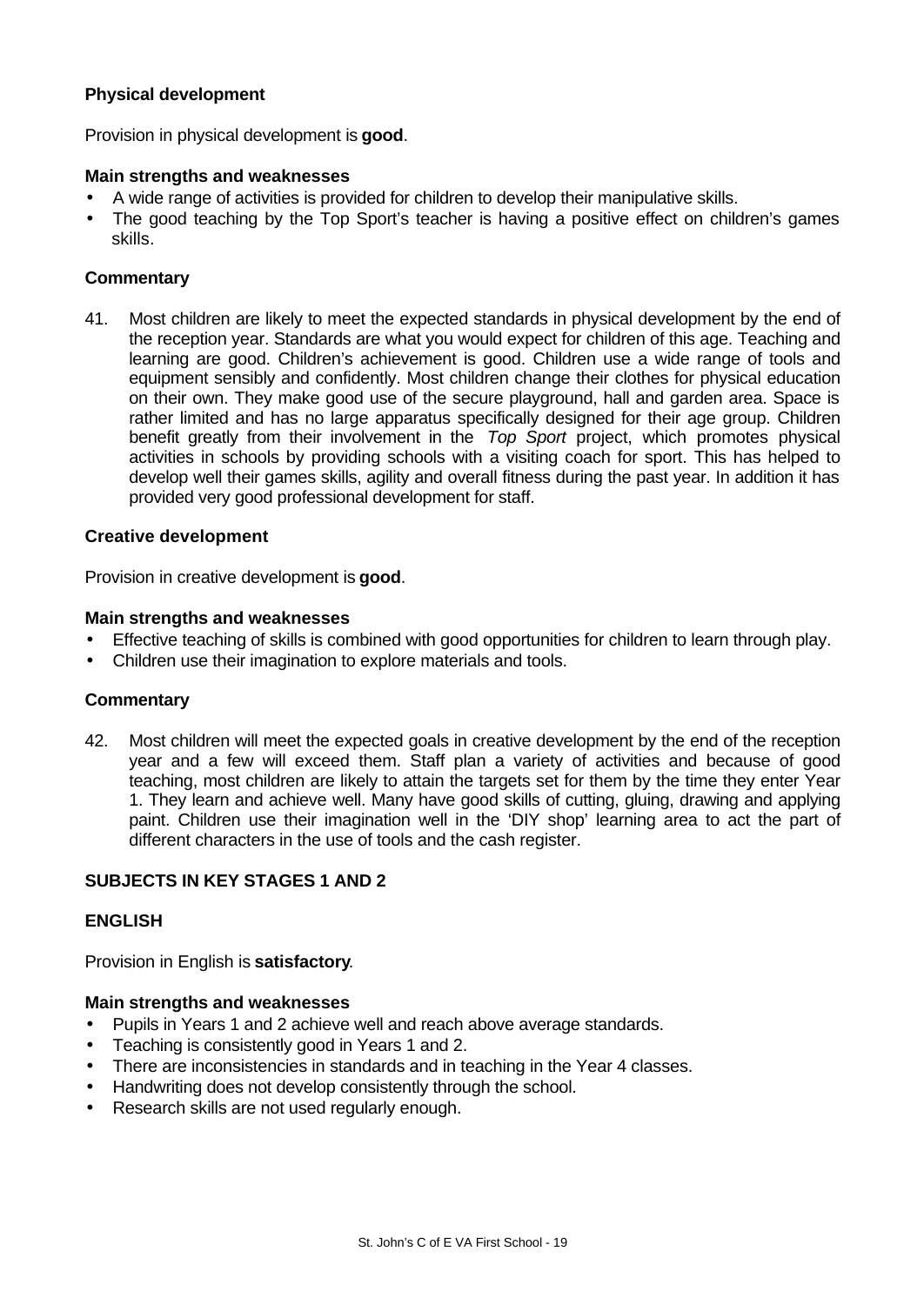- 43. The 2003 national tests for pupils at the end of Year 2 showed that standards in reading were below average and in writing they were average. Standards at the end of Year 2 have improved both since the previous inspection and since last year and are now above average and pupils achieve well. This is because of the good teaching, high expectations of pupils and a lower proportion of pupils with special educational needs. The school has, relatively recently, recognised significant under-achievement by boys, particularly in reading. Several strategies have been used to put this right. This has been done successfully in Years 1 and 2, but less so in Years 3 and 4. Standards at the end of Year 4 are similar to those at the previous inspection and are average for their age. Pupils' achievement is good by the end of Year 2 and satisfactory by the end of Year 4. Improvement since the previous inspection has been good.
- 44. Standards in speaking and listening are above average at the end of Year 2 and pupils achieve well. They are average at the end of Year 4 and they achieve satisfactorily. By the end of Year 2, pupils are generally confident and articulate.
- 45. In reading, the above average standards attained in Years 1 and 2 reflect careful records being consistently kept of pupils' good progress and enjoyment of books. In Years 3 and 4, pupils reach average standards in their reading. The use of non-fictional books to find information is not consistently developed and used throughout the school. The library is not an attractive area and is not used regularly enough for pupils' research.
- 46. Standards in writing are good in Years 1 and 2 and satisfactory in Years 3 and 4. Teachers make good use of pupils discussing, in small groups, the features of a sentence or a story. The quality of this work is satisfactory in one Year 4 class but unsatisfactory in the other. Standards in handwriting are good in Years 1 and 2. Close attention is paid to developing a joined script from an early age. This results in good standards of handwriting in Years 1 and 2. In Years 3 and 4, handwriting does not sufficiently build on this good start, but standards are satisfactory, overall.
- 47. Teaching and learning are good overall and sometimes very good in Years 1 and 2. As a result, both boys and girls make good progress in both their reading and writing skills. Year 1 pupils have a good grasp of settings and events in stories. Year 2 pupils extend this by raising and answering questions about the development of characters in stories. In Years 1 and 2, and in one Year 4 class, there are several good examples where pupils write for a wide range of purposes. In lessons seen throughout the school, there is a weakness in the use of time, as for example, when pupils are kept too long on the carpet at the start of lessons and they become restless.
- 48. In Years 3 and 4, teaching and learning are satisfactory. The same work is not always covered at the same time by the two parallel classes in each year. This makes monitoring of the coverage of the curriculum very difficult. In one Year 4 class the observed teaching was good and previously completed work showed satisfactory progress by pupils. In the other Year 4 class, whilst the observed teaching was satisfactory, the quantity and quality of pupils previously completed work is unsatisfactory. Pupils' progress in the two Year 3 classes is satisfactory.
- 49. The leadership and management of the subject are good. There is a good overview of the strengths and weaknesses in the subject. Standards in Years 1 and 2 have been lifted through a shared purpose amongst staff. This positive spirit has not sufficiently influenced all the classes in Year 4 where there is too much inconsistency in expectations. New, effective assessment systems have been established, which are more consistently carried out in Years 1 and 2 than in Years 3 and 4.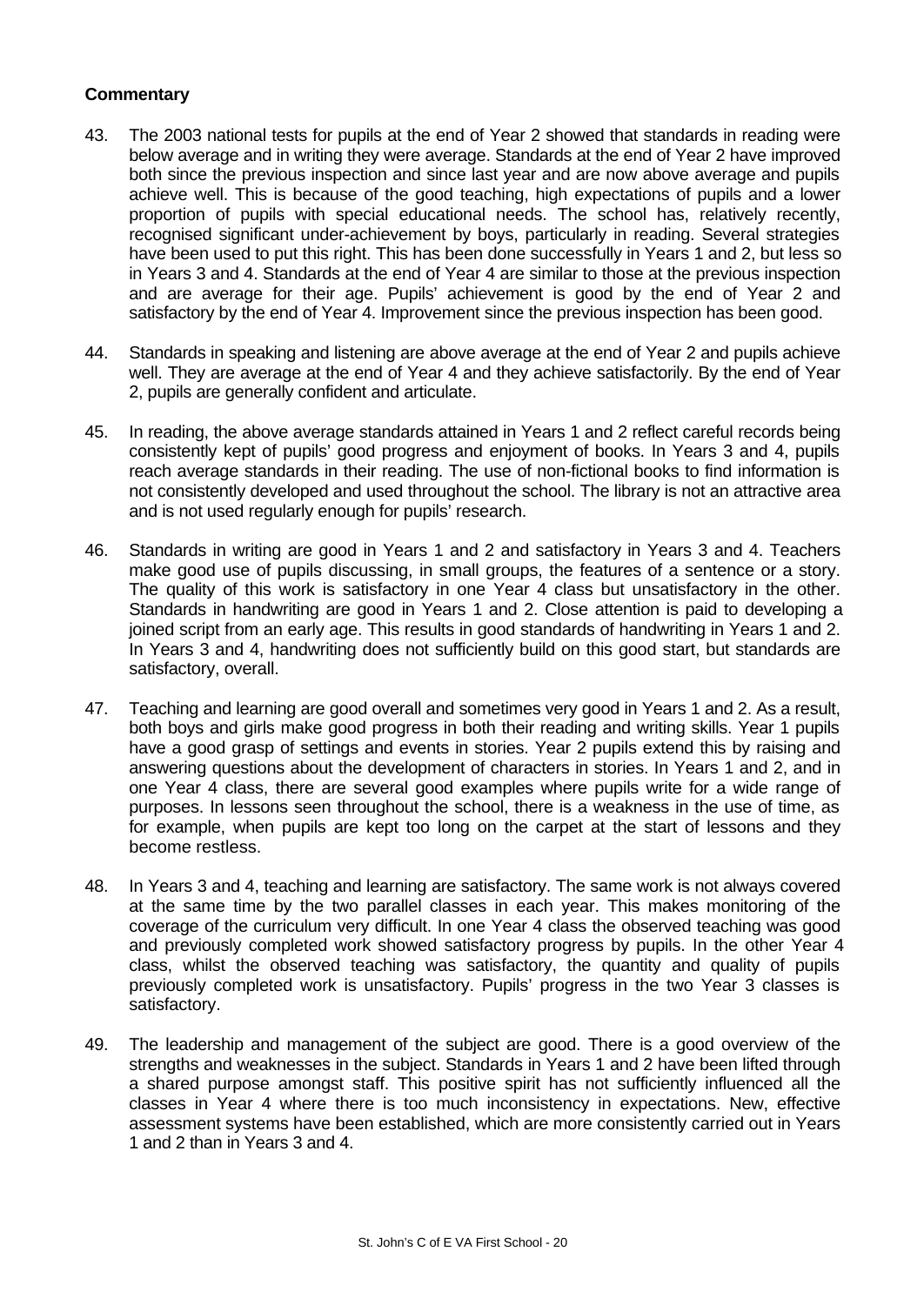#### **Language and literacy across the curriculum**

50. The use of English across the curriculum is satisfactory overall. It is good in Years 1 and 2 and satisfactory in Years 3 and 4. In many subject areas, pupils take advantage of the good opportunities to talk and listen. All teachers frequently use discussion partners as a learning strategy. Pupils respond well to this. Pupils' writing in subjects other than English is satisfactory overall, although stronger in Years 1 and 2 than in Years 3 and 4. Pupils' use of books for finding things out for themselves is limited by the range of suitable books, particularly for older pupils.

## **MATHEMATICS**

Provision in mathematics is **satisfactory**.

#### **Main strengths and weaknesses**

- Pupils in Year 1 and Year 2 achieve well and attain good standards.
- There is consistent and effective lesson planning in Years 1 and 2.
- There are low expectations for the presentation of pupils' work in one Year 4 class.
- There is purposeful leadership of the subject.

- 51. Standards of attainment are good, overall. Standards have improved since the previous inspection and since the 2003 national tests. Pupils in Year 2 attain standards that are above the national average and achieve well. By Year 4, pupils attain standards that are in line with national expectations and their achievement is satisfactory. This is an improvement since the previous inspection when standards were below average. Improvement since the previous inspection has been good with an overall improvement in standards.
- 52. Teaching and learning are good, overall. Good teaching in Years 1 and 2 is based on a careful match of work to pupils' current level of understanding. By this means, the more able pupils are challenged by harder work, and the work for less able pupils is within their scope. As a result, learning in lessons is good, a good pace is maintained and achievement is good. The subject co-ordinator leads well by providing a good example in teaching in a Year 3 class. Effective management of the subject ensures that the curriculum is well covered and is beginning to have a positive effect on teaching in the school. However, in one Year 4 class, there are a few omissions in the mathematics curriculum. In Years 1, 2 and 3 the presentation of pupils' work is good. In one Year 4 class work is poorly presented and this makes it very difficult for pupils to be accurate with their calculations and difficult for both the teacher and pupils to judge progress. Assessment arrangements are satisfactory across the school, but good in Years 1 and 2. In Years 3 and 4, assessment is inconsistently applied, but is showing signs of improvement. Pupils who have special educational needs are encouraged and effectively guided in their learning by teaching assistants. These pupils also receive effective additional support when they are withdrawn from the mainstream class.
- 53. Leadership and management of the subject are good. The recently appointed subject coordinator has worked hard to support staff and identify the areas for development. There is a good understanding of standards of teaching and learning in different classes, through the observation of lessons, scrutiny of samples of pupils' work and monitoring of planning. Areas for improvement have been identified and realistic action planned to develop matters. These areas include making assessment more rigorous and raising standards of teaching and the presentation of pupils' work.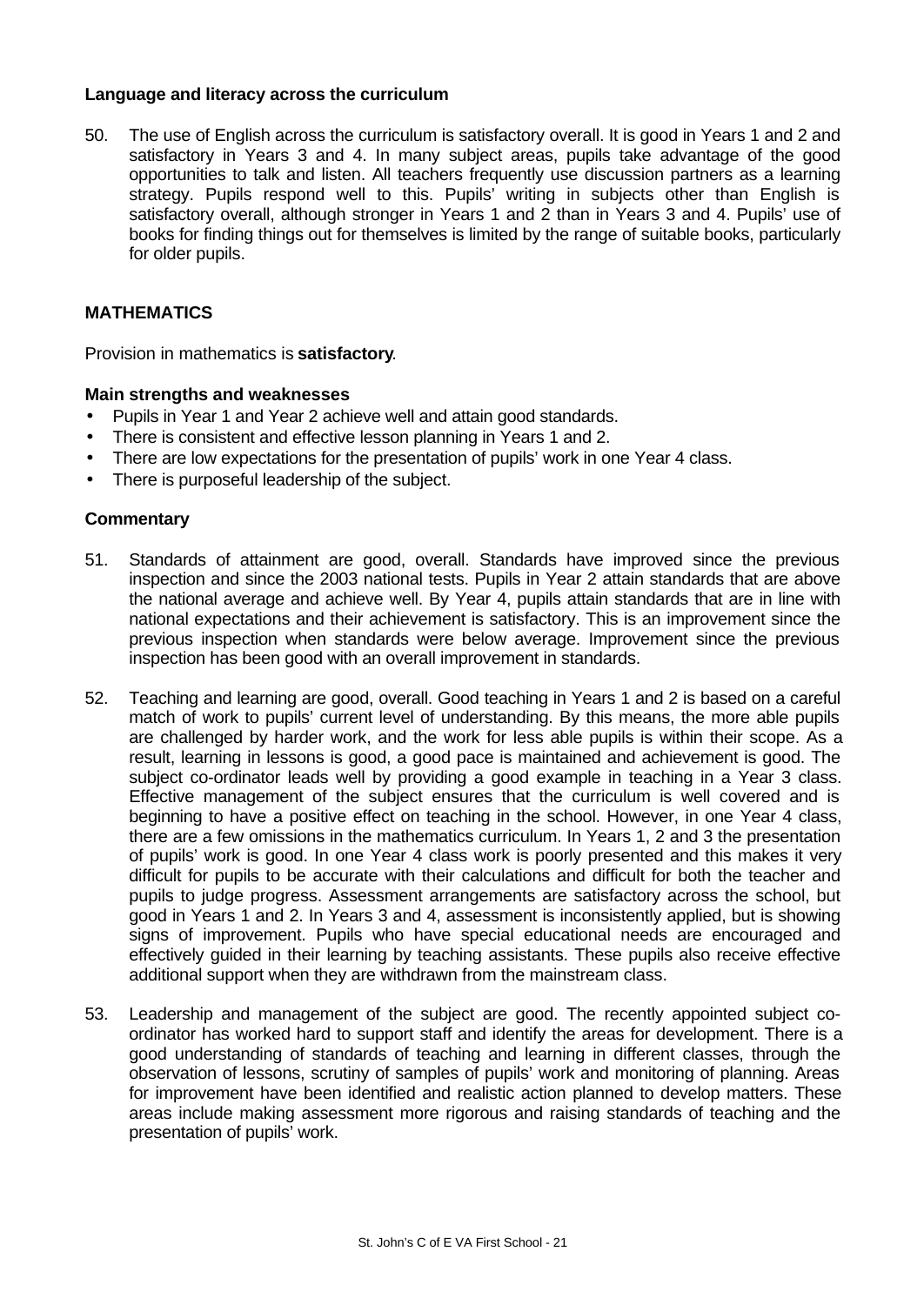## **Mathematics across the curriculum**

54. Provision across the curriculum is satisfactory. There are adequate opportunities for pupils to use mathematical facts and graphs in science and geography. Writing ICT programs, to direct the movement of an image on a monitor screen or a robot toy, gives an application for measurement of length and direction.

## **SCIENCE**

Provision in science is **satisfactory**.

#### **Main strengths and weaknesses**

- Year 2 pupils carry out their investigations in the role of professional scientists producing papers at a class conference.
- There is a lack of a consistent approach for pupils to record their investigative work.
- Good use is made of the school grounds and visits to give the subject relevance.
- Plans for lessons are thorough throughout the school, but applied with better effect in Years 1 and 2.

- 55. Standards of attainment in Years 1 and 2 are good and pupils achieve well. Standards are average in Years 3 and 4 and achievement is satisfactory. In their experimental work, pupils make good use of the school grounds as a learning resource. They carefully examine and record the living things and the habitats which they find. This is particularly well structured in Year 2 with pupils modelling the role of adult scientists. There are examples of very good work in Years 1 and 2. In Years 3 and 4 pupils use too many different ways to record their investigative work. This hinders their progress. There are several positive features about teaching, such as expecting pupils to give reasons for their predictions, but this is not consistent. Pupils become confused at times with the variable they are changing and the effect being measured. This was seen when pupils used toy vehicles and ramps to investigate the effects of friction with different surfaces and angle of slope.
- 56. The quality of teaching and learning is good in Years 1 and 2 and satisfactory in Years 3 and 4. Planning for teaching is thorough throughout the school. It is interpreted in an imaginative manner in Years 1 and 2. In Years 3 and 4 there is a tendency to teach too much content at one time without giving pupils sufficient time to consolidate their understanding. Learning in Years 1 and 2 is stimulated by the use of contexts which are relevant to the pupils. Year 1 pupils study materials in the context of characters from books they have studied and Year 2 pupils enjoy equipping themselves to explore the school grounds. Pupils in Year 3 benefited from a visit to a quarry, which brought reality to their study of rocks and soils. Year 4 pupils use their imagination, knowledge of materials and animal habitats to make 'choice chambers' from packaging materials. Pupils produce different conditions of light and moisture in these 'chambers' to see which habitat woodlice prefer. Arrangements for recording individual pupils' attainment have recently been standardised across the school and this is improving the impact on standards. Marking is inconsistent in helping pupils to make progress. The use of evaluation notes to teachers' plans when a topic has been taught, are helpful in planning future lessons. Assessment is satisfactory, overall.
- 57. Leadership and management of science are satisfactory. The present co-ordinator's appointment is temporary. The strengths and weaknesses of the subject are well known with practical approaches to improve provision. Overall, improvement since the previous inspection has been satisfactory.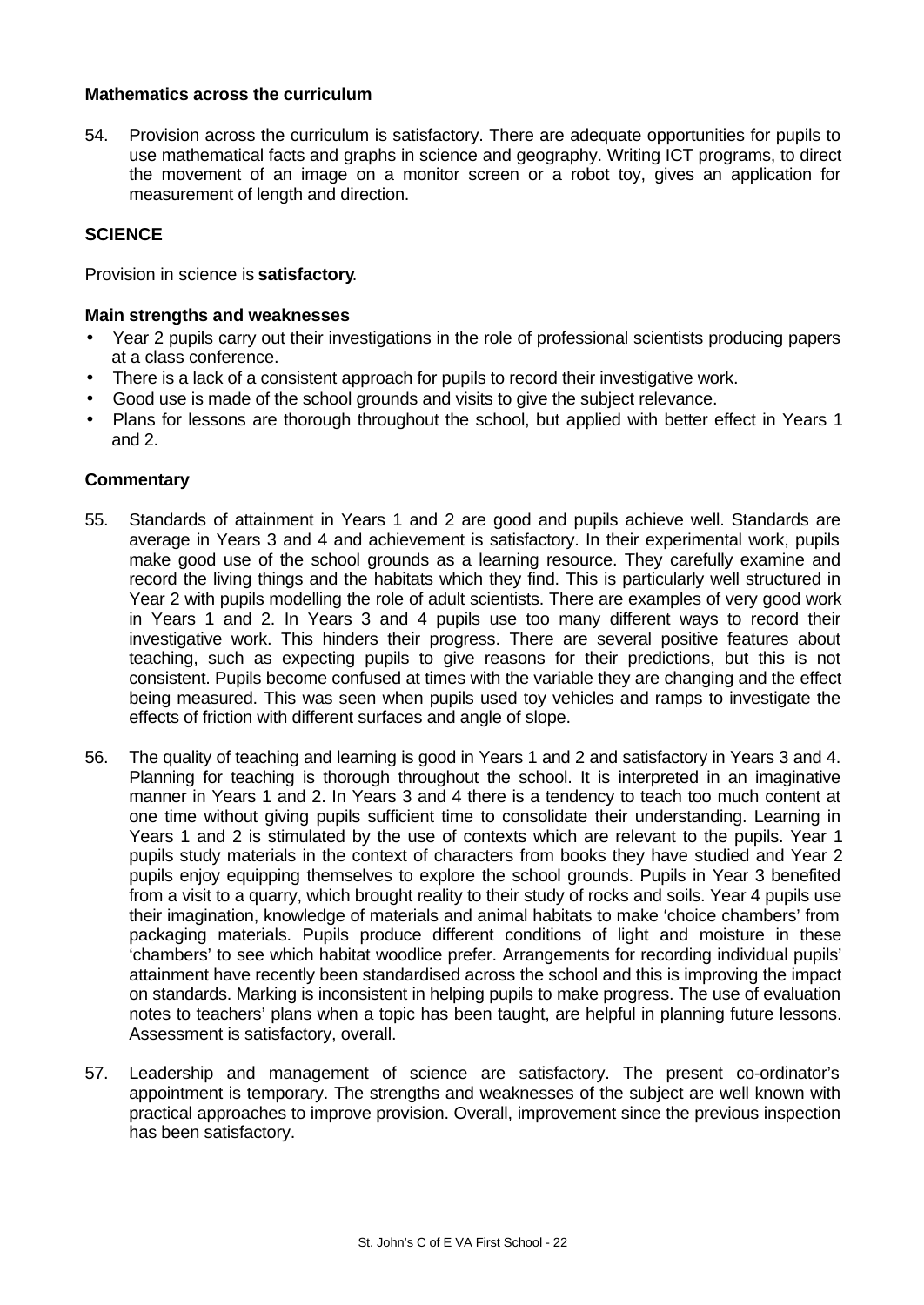## **INFORMATION AND COMMUNICATION TECHNOLOGY**

Provision in information and communication technology is **satisfactory**.

#### **Main strengths and weaknesses**

- Year 1 and Year 2 pupils log on and off the school computer network without help.
- Year 2 pupils have well-established routines for sharing the use of the keyboard and mouse.
- The computer suite is a high-quality learning resource.
- There is no system for organising pupils' completed work.
- ICT is insufficiently used to promote learning across the curriculum.

## **Commentary**

- 58. By the end of Year 2 standards are above national expectations and achievement is good. By the end of Year 4, standards are average. Considering their previous attainment, their achievement is satisfactory. Throughout the school, pupils do not organise their completed work either electronically or on paper. Pupils know how to explore folders and files on the system but do not store their own work so that they can retrieve it. This lack of organisation has slowed down progress, particularly in Years 3 and 4.
- 59. Teaching and learning are good in Years 1 and 2 and satisfactory in Years 3 and 4. Teachers make good use of the electronic white board in the computer suite. This is effectively used to show pupils new techniques at different stages of the lesson. All teachers have benefited from professional development to equip them to use the new computer system and use it confidently. This is an improvement since the previous inspection when teachers' skills were unsatisfactory. Pupils are organised so that there are no more than two pupils per computer. Routines for equitable sharing of the keyboard and mouse by these pairs is very well established for younger pupils, but less so for older ones. Assessment is satisfactory. A common method to record the attainment of individual pupils has recently been established across the school. This has the potential to help raise standards. Teaching assistants and volunteer helpers are fully briefed to give good support to learning.
- 60. The leadership and management of the subject are satisfactory. Some two years ago the building was converted to include a well-equipped computer suite. This was a brave and very successful move. In addition to the dedicated accommodation, the school installed a network of sufficient computers coupled with the necessary staff training. Direct observation of teaching and learning has led to additional help being provided to teachers where needed. Whilst each class has a timetabled allocation in the computer suite, it has the potential to have a greater impact on learning.

#### **Information and communication technology across the curriculum**

61. The use of information and communication technology across the curriculum is unsatisfactory. There are instances where programs are used to produce art work and there is limited use for word processing and clip art in English. The scope to develop the whole curriculum is limited by the amount of software and the way the use of the computer network is organised.

## **HUMANITIES**

- 62. **Religious education** is reported under separate, section 23 arrangements.
- 63. Insufficient evidence was available to support overall judgement on provision and teaching in history and geography. Although no lessons were seen, work in pupils' books was examined. It was of a broadly average standard. Overall, the curriculum for both subjects is covered satisfactorily and there is satisfactory use of the local environment and educational visits to provide first-hand experience.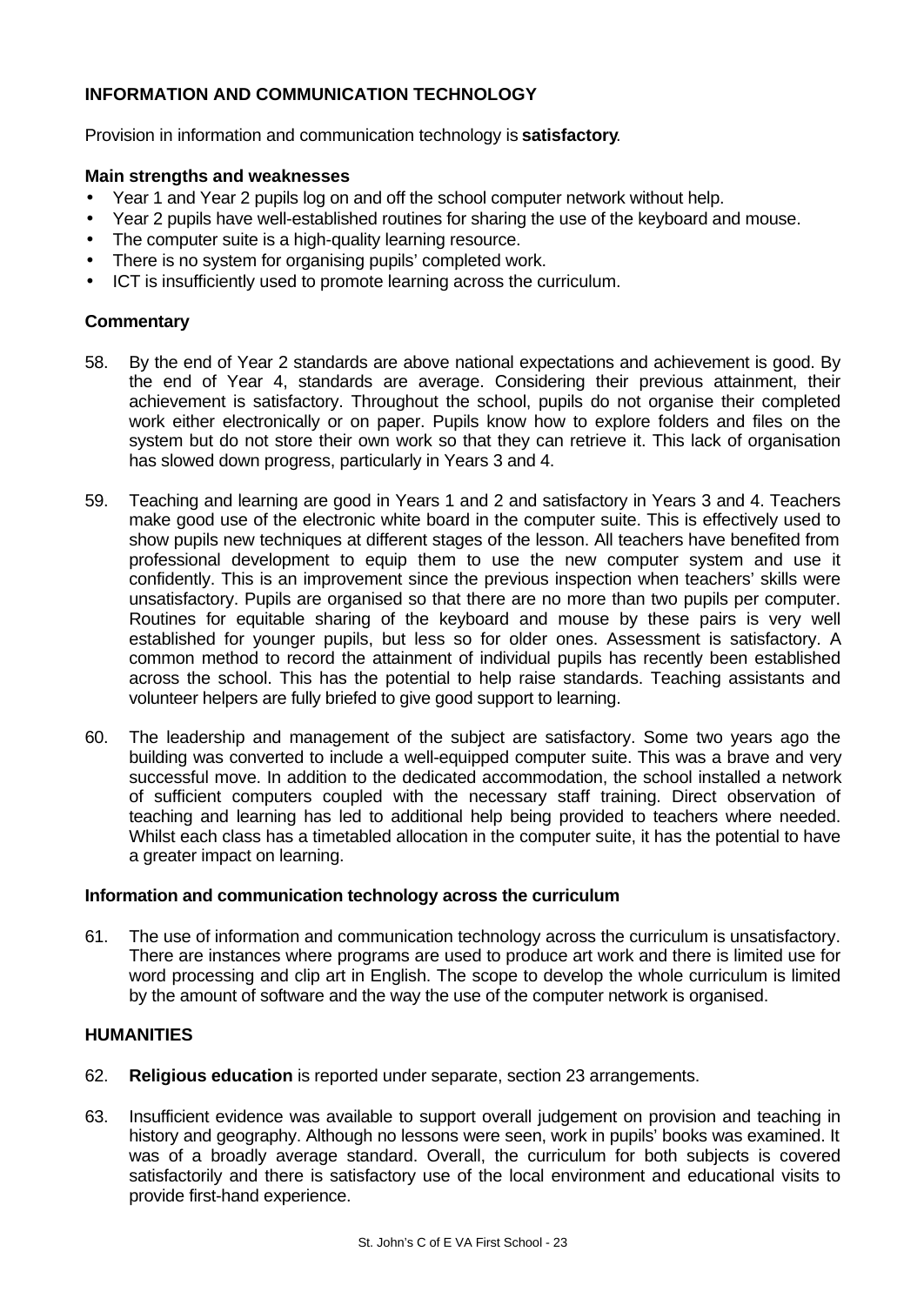- 64. In **history**, pupils in Year 2 identify key characters and gain a good understanding of the events of the Great Fire of London. In Year 3, they study early settlers in Britain and in Year 4 they gain a good understanding of what life was like for children during World War II.
- 65. In **geography**, Year 2 pupils carefully contrast their local town of Frome with Toquaro in Mexico, whilst in Year 3 they gain satisfactory understanding of the weather around the world. In Year 4, pupils build on their earlier work by considering ways to improve the local environment and a study of India.

## **CREATIVE, AESTHETIC, PRACTICAL AND PHYSICAL SUBJECTS**

- 66. Insufficient evidence was gathered to report in depth on design and technology, art and design, music or physical education or to make a judgement about provision in any of the subjects. The range of evidence available in this area of the curriculum was limited to two lessons in each of art and design and physical education, whole school singing, samples of recorded musical performance and pupils' previous work.
- 67. From the evidence available, standards appear satisfactory in **design and technology** in both key stages. This is an improvement since the previous inspection when standards were below average. Since the previous inspection the school has produced a curriculum for design and technology, which meets requirements. Parts of this curriculum are taught during weeks set aside to focus on the subject throughout the school. Pupils enjoy this arrangement. Recent work in Years 1 and 2 has produced a good range of designs for a play area and designing and making a fire engine. These activities have been well researched and make good use of technical terms. In Years 3 and 4 pupils have applied their science knowledge to make batteryoperated torches and moving toys using simple pneumatics. The presentation of pupils' work and the way it is maintained over the year is satisfactory in Years 1 and 2 but is inconsistent and, overall, unsatisfactory in Years 3 and 4.
- 68. **Art and design** has a high profile in the school. The standards of work on display around the school shows good standards, in all years, across the expected range of different aspects of art. Pupils benefit from links with local galleries and artists. This gives them first-hand experience of the adult-world of art and the satisfaction of having their work displayed with other artists. Art contributes very well to pupils' awareness of their own and other times and cultures. For example, Year 2 use cave paintings as a stimulus for computer-generated work and the native art forms of several countries are evident. Two lessons were observed, one in Year 1 and the other in Year 2, with the quality of teaching of a consistently good standard. A positive feature of these lessons was the teaching of skills, including the development of evaluation. There are well-structured art activities in an over subscribed after-school art club. Leadership is very good in motivating creativity in the school and management is good.
- 69. It was not possible to observe any of the school's permanent staff teaching **music** during the inspection, so no judgement on teaching could be made. Music has a high status in the school and participation in performances, both in the school and with the local community, are very good. A very good standard of singing was observed, both during a whole school session and in a Year 4 choir lesson, where successful three-part singing was performed very well. Times when the whole school joins together in singing sessions are uplifting and enjoyable, but too long for the whole age range of pupils. A small number of pupils benefit from violin and piano lessons, and all Year 4 pupils have recorder lessons. Whilst musical performance is a strong feature, there is very limited development of pupils' composing and writing their own music. The leadership and management of the subject are good. The co-ordinator has a realistic overview of the subject and a clear plan for development.
- 70. In the two **physical education** lessons observed during the inspection standards were in line with expectations. No judgement was made on the overall quality of teaching and learning. The subject benefits greatly from the contribution made by a 'Top Sports' coach who makes weekly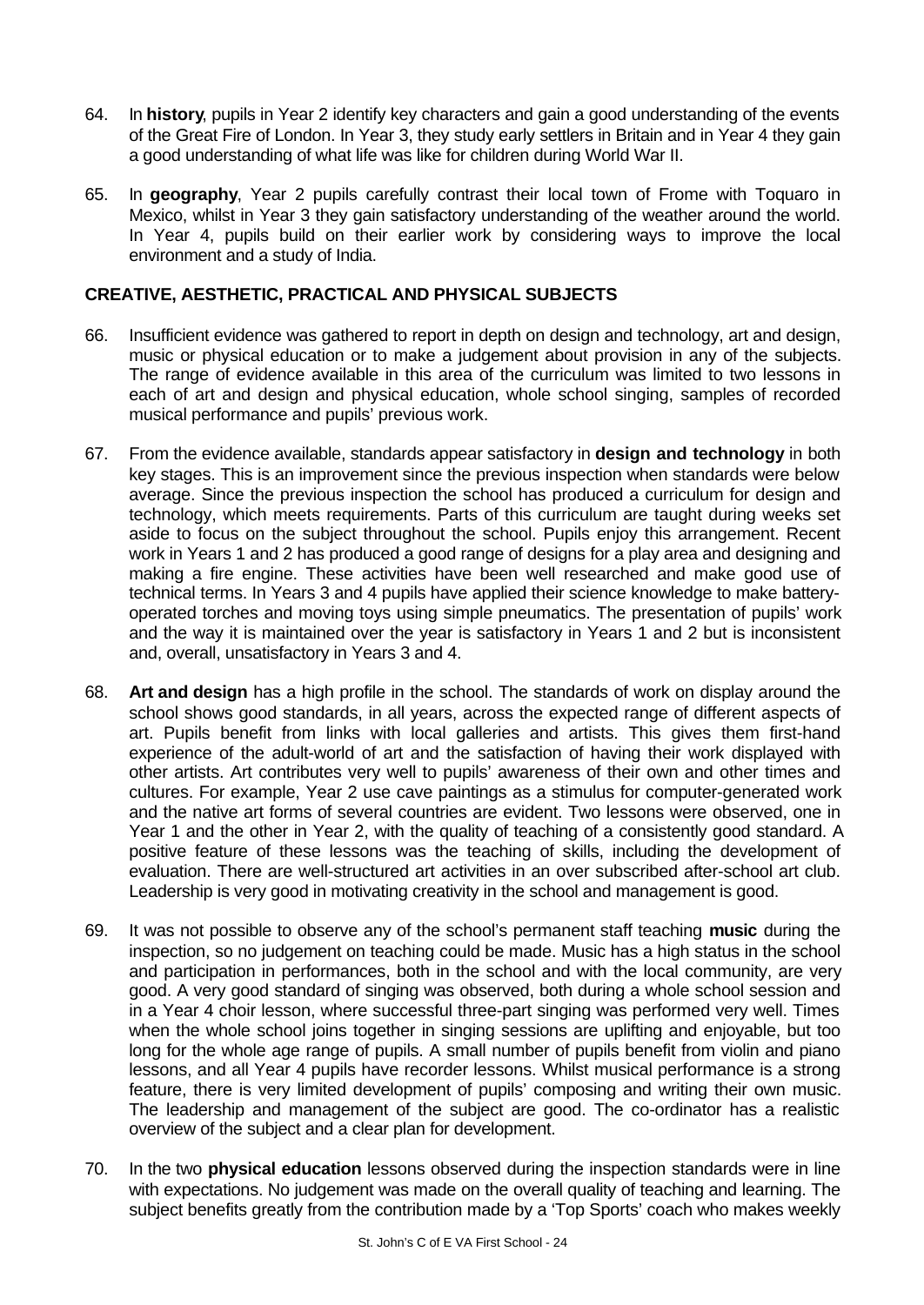visits to teach pupils in Year 1 and Year 2. Not only is her teaching raising standards and achievement, but, school staff are benefiting from her expertise and teaching skills. Outdoor accommodation is very limited and the school has no playing field. This restricts pupils' physical development in games and athletic skills.

## **PERSONAL, SOCIAL AND HEALTH EDUCATION AND CITIZENSHIP**

- 71. The good provision for pupils' personal, social and health education appears in different areas of the curriculum and makes a strong contribution to the school's ethos. Each pupil is known well by more than one adult and there is mutual respect for personal views. This is promoted well in structured class discussion groups known as Circle Time. Rules for speaking and listening are firmly established and topics for discussion are relevant to pupils personal development.
- 72. The subject is used to promote a healthy, safer environment. Pupils appreciate the value of healthy foods, such as fruit, which they are encouraged to bring in for break-time snacks and the need for exercise in their physical education lessons. Pupils take up the good opportunities to show responsibility. For example, older pupils act as 'buddies' to make sure other pupils are not unhappy and they fulfil their role well. There are several support groupings of pupils, which provide nurture to less confident pupils and work toward developing their self-esteem. Educational day and residential visits enhance pupils' social and personal development.
- 73. Good displays in corridors and classrooms promote the subject well. There are photographs of pupils working co-operatively together. Certificates are awarded for positive attitudes, such as punctuality. Whole school *Golden Rules* and class rules for acceptable behaviour are negotiated between teacher and pupils and prominently displayed. The behaviour policy is based on rewards so that pupils frequently receive praise. Pupils are familiar with these processes and outcomes.
- 74. Through the newly-formed school council, pupils share their views and take part in decisionmaking and democratic procedures. Most recently, they were involved in discussions with the candidates for the headship of the school.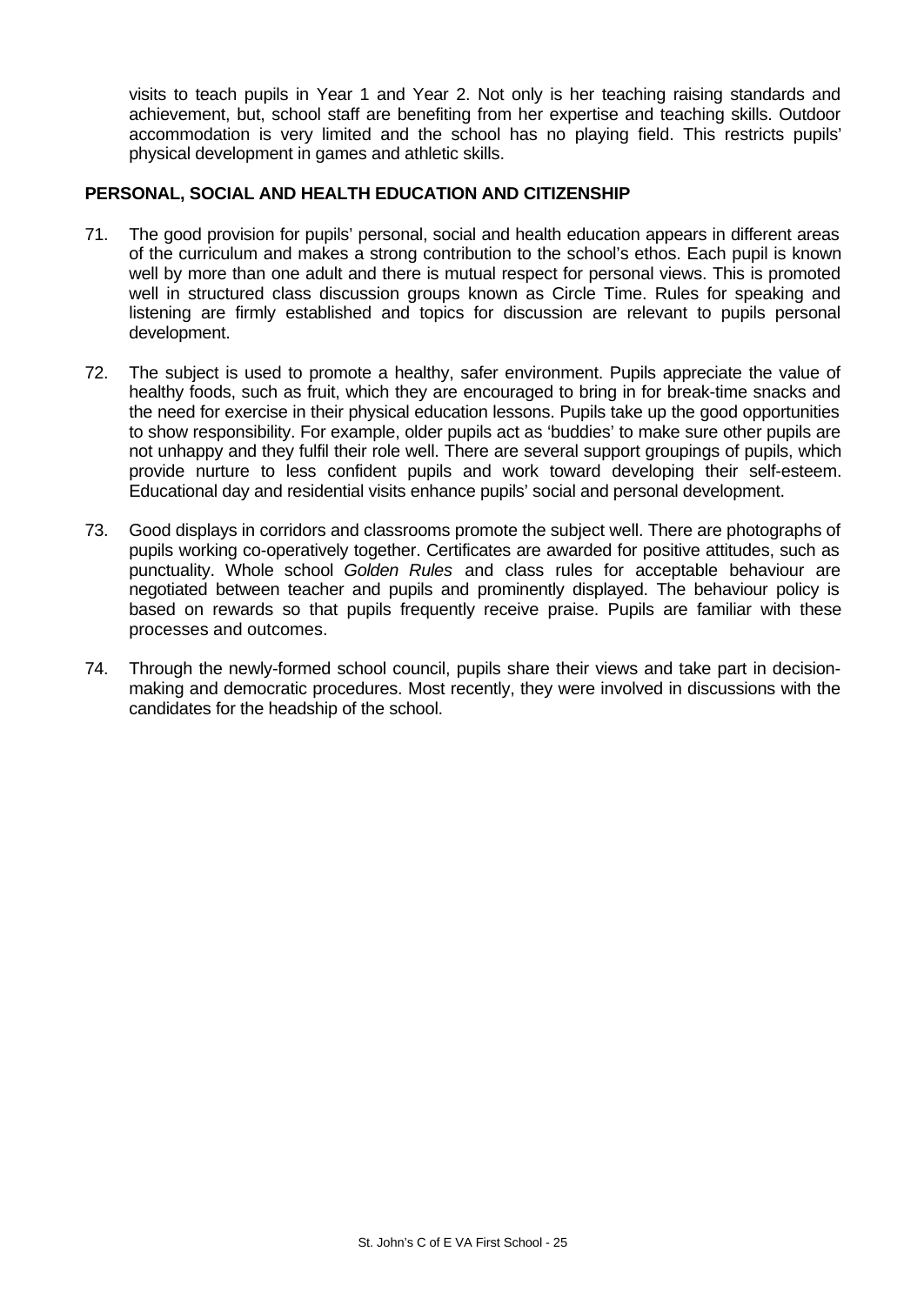# **PART D: SUMMARY OF THE MAIN INSPECTION JUDGEMENTS**

#### *Inspection judgement Grade*

| The overall effectiveness of the school                              |  |
|----------------------------------------------------------------------|--|
| How inclusive the school is                                          |  |
| How the school's effectiveness has changed since its last inspection |  |
| Value for money provided by the school                               |  |

| <b>Overall standards achieved</b> |  |
|-----------------------------------|--|
| Pupils' achievement               |  |

| Pupils' attitudes, values and other personal qualities    |  |
|-----------------------------------------------------------|--|
| Attendance                                                |  |
| Attitudes                                                 |  |
| Behaviour, including the extent of exclusions             |  |
| Pupils' spiritual, moral, social and cultural development |  |

| The quality of education provided by the school                  |   |
|------------------------------------------------------------------|---|
| The quality of teaching                                          | 3 |
| How well pupils learn                                            | 3 |
| The quality of assessment                                        | 4 |
| How well the curriculum meets pupils needs                       | 3 |
| Enrichment of the curriculum, including out-of-school activities | 3 |
| Accommodation and resources                                      |   |
| Pupils' care, welfare, health and safety                         |   |
| Support, advice and guidance for pupils                          | 4 |
| How well the school seeks and acts on pupils' views              | 2 |
| The effectiveness of the school's links with parents             |   |
| The quality of the school's links with the community             | 3 |
| The school's links with other schools and colleges               | 2 |

| The leadership and management of the school |  |
|---------------------------------------------|--|
| The governance of the school                |  |
| The leadership of the headteacher           |  |
| The leadership of other key staff           |  |
| The effectiveness of management             |  |

*Inspectors make judgements on a scale: excellent (grade 1); very good (2); good (3); satisfactory (4); unsatisfactory (5);*